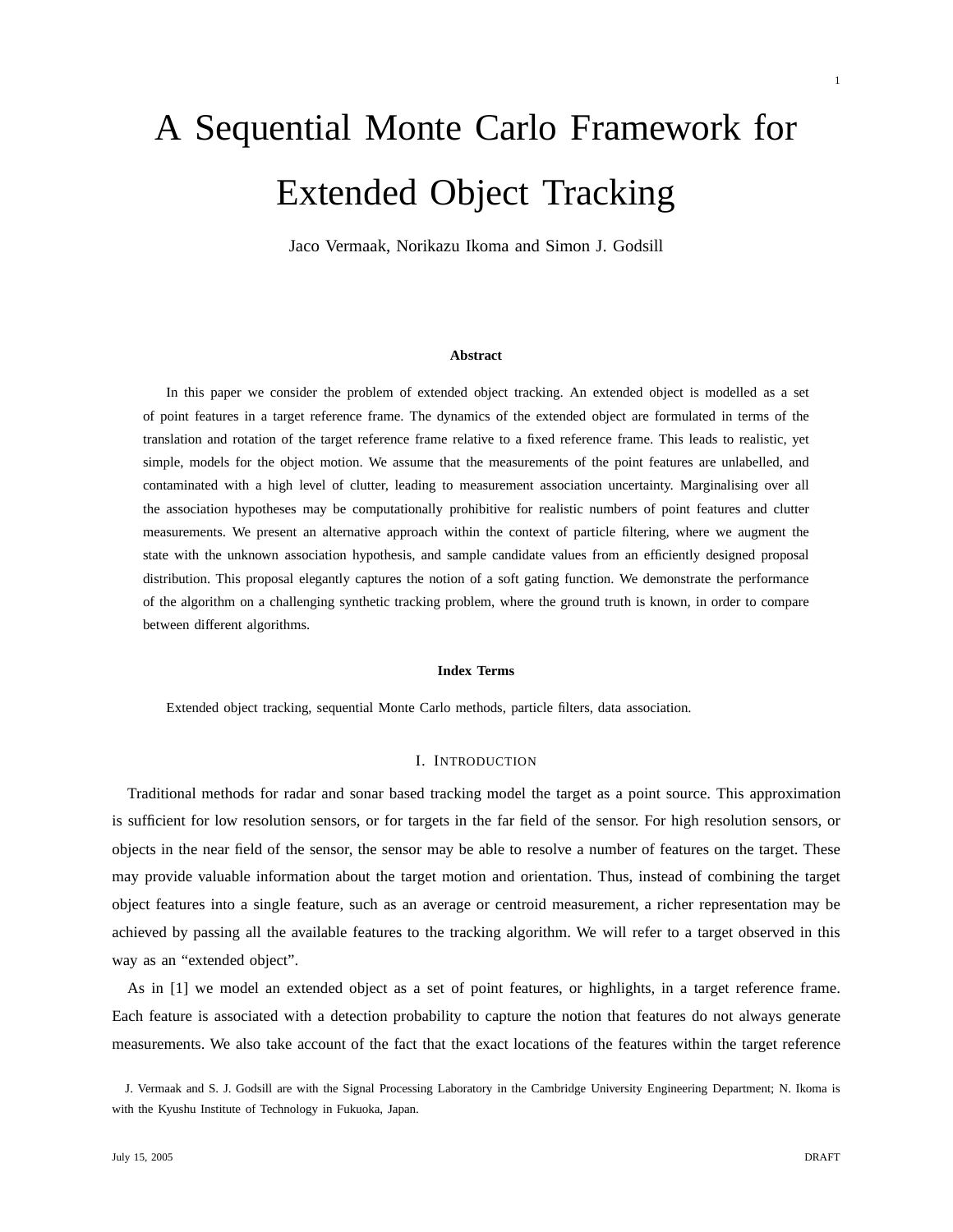frame are uncertain. We model the dynamics of the extended object in terms of the translation and rotation of the target reference frame relative to a fixed reference frame. In this way we are able to construct realistic, yet computationally tractable, models for the extended object motion.

In most practical tracking applications the sensors yield unlabelled measurements of the point features. Additional clutter measurements may arise due to multi-path effects, the presence of other objects in the sensor range, sensor errors, *etc*. The unlabelled measurements and the presence of clutter lead to a difficult data association problem. Keeping track of all the possible association hypotheses over time, as is the case for the Multiple Hypotheses Tracker (MHT) [2], leads to an NP-hard problem, since the number of association hypotheses grows exponentially over time. Thus, methods are required to reduce the computational complexity. The nearest neighbour filter [3] associates each target with the closest measurement in the target space. However, this simple procedure prunes away many feasible hypotheses. In this respect the Joint Probabilistic Data Association Filter (JPDAF) [3], [4] is more appealing. At each time step improbable hypotheses are pruned away using a gating procedure. A filtering estimate is then computed for each of the remaining hypotheses, and combined in proportion to the corresponding posterior hypothesis probabilities. The main shortcoming of the JPDAF is that, to maintain tractability, the final estimate is collapsed to a single Gaussian, thus discarding much pertinent information. Subsequent work addressed this shortcoming by proposing strategies to instead reduce the number of mixture components in the original mixture to a tractable level [5], [6]. Neverthless, many feasible hypotheses may be discarded by the pruning mechanisms. The Probabilistic Multiple Hypotheses Tracker (PMHT) [7], [8] (wrongly) assumes the association variables to be independent in order to work around the problems with pruning. It leads to an incomplete data problem that can be efficiently solved using the Expectation Maximisation (EM) algorithm [9]. However, the PMHT is a batch strategy, and thus not suitable for online applications. For further discussion on shortcomings and extensions to the PMHT the reader is referred to [10]. Further developments of data association in the context of MHT are reported in [11]–[13].

The methods discussed above are mostly applicable to linear Gaussian system and observation models. For models with weak non-linearities it is possible to obtain similar algorithms based on approximations such as the Extended Kalman Filter (EKF) [14]. However, the performance of the resulting algorithms degrades rapidly as the non-linearities become more severe. These methods are also not robust to non-Gaussian noise in the system and observation models. These shortcomings have been acknowledged before, and led to the development of numerous strategies to cope with non-linear and non-Gaussian models. One of the first methods to deal particularly with non-Gaussian models is the Gaussian Sum Filter [15] that works by approximating the non-Gaussian target distribution with a mixture of Gaussians. It suffers, however, from the same shortcoming as the EKF in that linear approximations are required. It also leads to a combinatorial growth in the number of mixture components over time, calling for ad-hoc strategies to prune the number of components to a manageable level. An alternative method for non-Gaussian models that does not require any linear approximations has been proposed in [16]. It approximates the non-Gaussian state numerically with a fixed grid, and applies numerical integration for the prediction step and Bayes' theorem for the filtering step. However, the computational cost of the numerical integration grows exponentially with the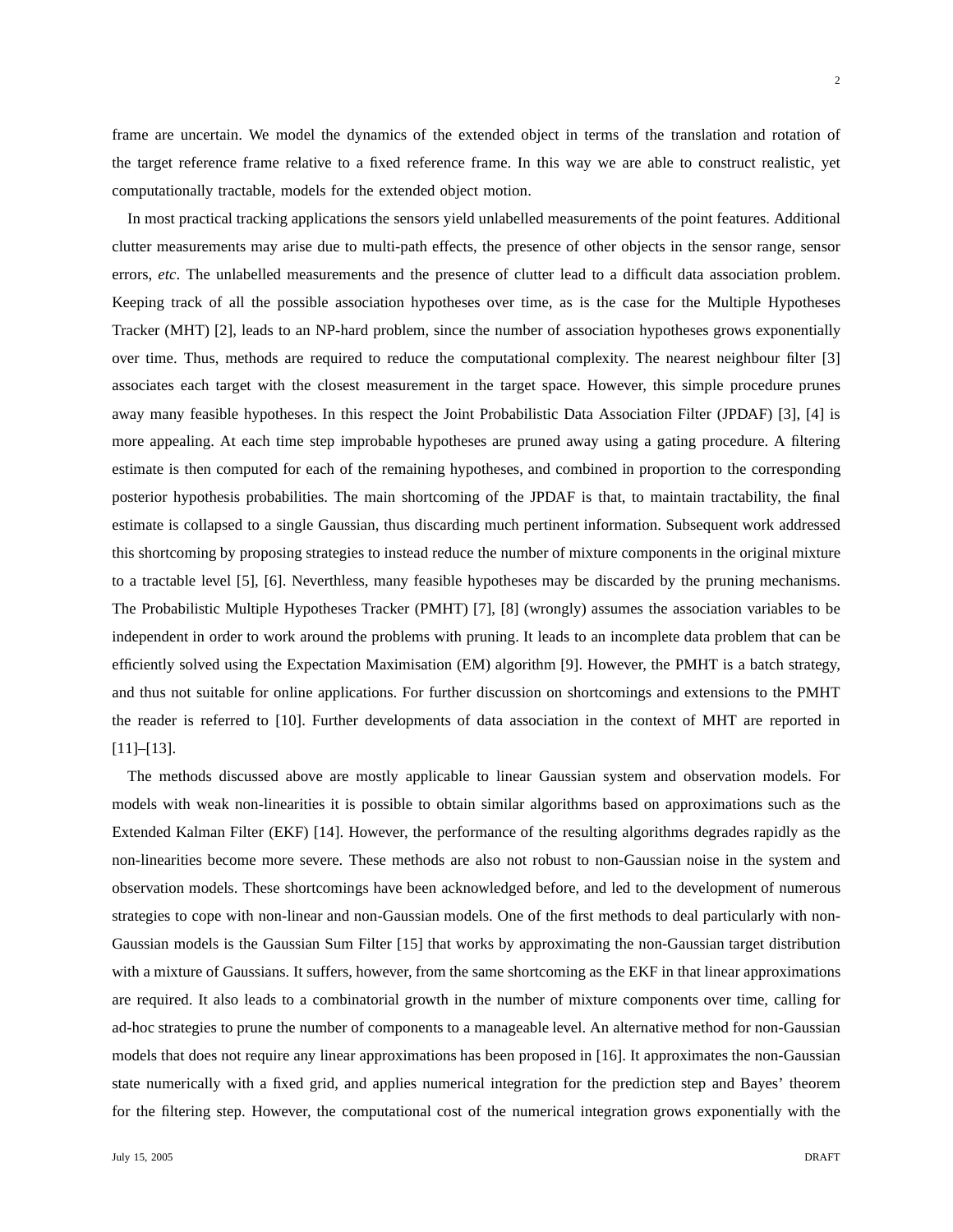dimension of the state-space, and the method becomes impractical for dimensions larger than four.

As an alternative method for general non-linear and/or non-Gaussian models, Particle Filtering [17], [18], also known as Sequential Monte Carlo (SMC) [19]–[21], or CONDENSATION [22], has become a practical numerical technique to approximate the Bayesian tracking recursions. This is due to its efficiency, simplicity, flexibility, ease of implementation, and modelling success over a wide range of challenging applications. It represents the target distribution with a set of samples, or particles, and associated importance weights, which are then propagated through time to give approximations of the target distribution at subsequent time steps. It requires only the definition of a suitable proposal distribution from which new particles can be generated, and the ability to evaluate the system and observation models. As opposed to the strategy in [16], the computational complexity for particle filters is independent of the dimension of the state-space: it grows linearly in the number of particles, with the error decreasing as the square root of the number of particles. For further discussions on the relation between dimensionality and Monte Carlo error the reader is referred to [23], [24].

The data association problem has also been considered within the context of particle filtering. Methods that combine particle techniques with the philosophy behind the JPDAF are described in [25], [26]. In [27] a method is described that computes the distribution of the association hypotheses using a Gibbs sampler [28] at each time step. The method is similar in spirit to the one described in [29] that uses Markov Chain Monte Carlo (MCMC) techniques [30] to compute the correspondences between image points within the context of stereo reconstruction. The main problem with the MCMC strategies is that they are iterative in nature and take an unknown number of iterations to converge. They are thus not very suitable for online applications. In [31] a method is presented where the associations are simulated from an optimally designed importance distribution. The method is intuitively appealing since the association hypotheses are treated in a similar fashion to the target states, so that the resulting algorithm is non-iterative. It is, however, restricted to point targets in the framework of Jump Markov Linear Systems (JMLS) [32].

In this paper we propose an alternative strategy to solve the data association problem within the context of particle filtering. It is similar in spirit to the method described in [31], in that we augment the system state with the unknown association vector. To generate candidate samples for the association vector we construct an efficient proposal distribution based on the notion of a soft gating of the measurements. As opposed to the method in [31] our approach is generally applicable. Its use extends beyond the sequential estimation framework, and it can be applied in any setting, static or dynamic, where the data association problem arises within a probabilistic modelling framework. The framework we present here is a development of our work detailed in [1], [33]. For other recent related work on SMC methods within our research team see *e.g*. [34]–[38].

The remainder of the paper is organised as follows. In Section II we describe the extended object model, and propose a generic model for its motion, based on translation and rotation relative to a fixed reference frame. We outline the measurement process in Section III, and develop a likelihood model for the case where the measurement association is known. We also show how this likelihood can be marginalised over the unknown associations by defining a suitable prior for the associations. In Section IV we formulate the tracking problem within a particle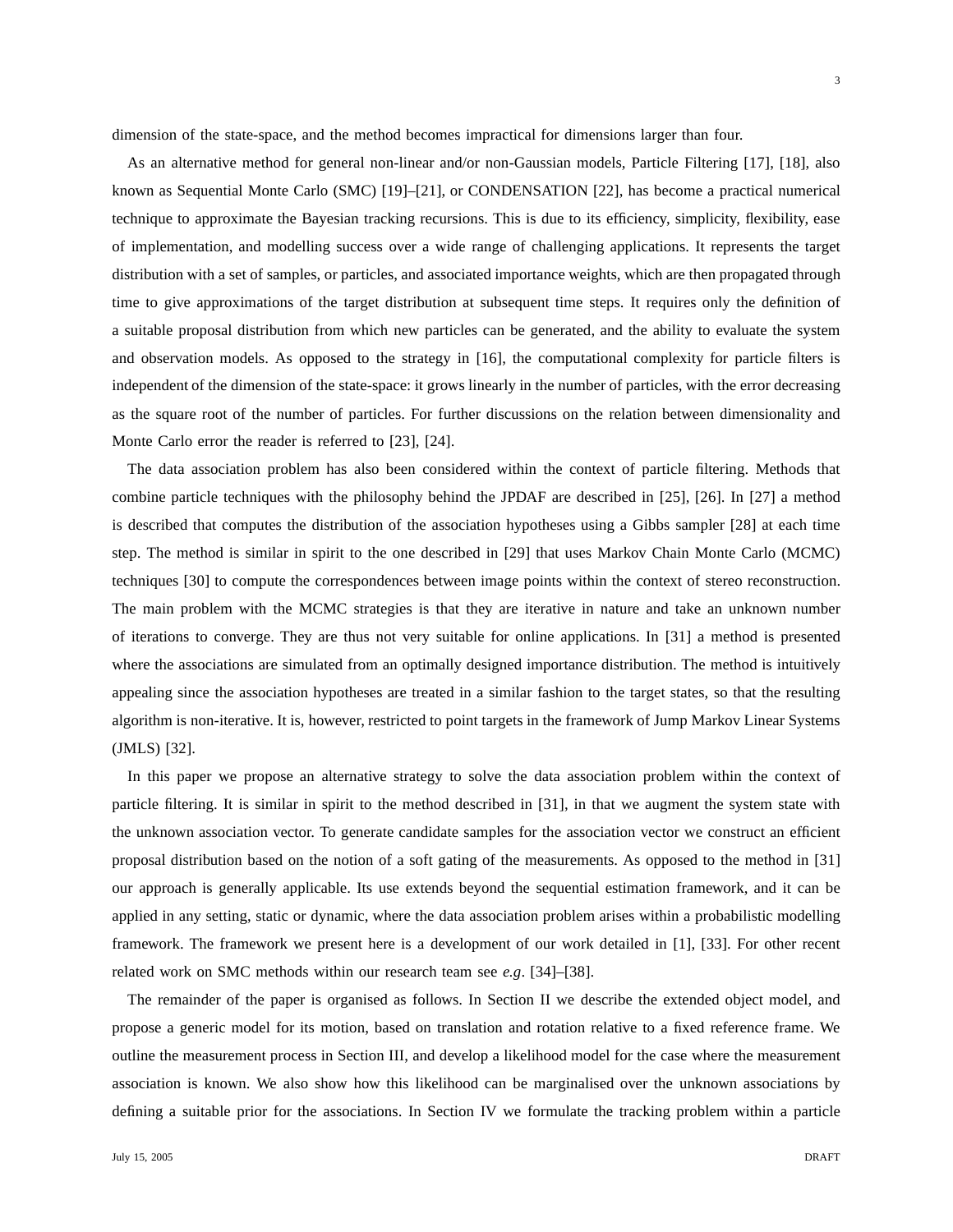filtering framework. In addition to the state, we generate samples for the unknown associations by sampling from an efficient proposal distribution, which we derive in Section V. We evaluate the performance of the algorithm on a challenging synthetic tracking problem in Section VI, before concluding with a summary and some remarks in Section VII.

#### II. TARGET MODEL AND DYNAMICS

As in  $[1]$  we model an extended object as a set of fixed point features in a target reference frame  $T$ . We will denote these point features by  $\mathbf{P}^T = \{\mathbf{p}_i^T\}_{i=1}^{N_{\mathbf{p}}}$ , with  $\mathbf{p}_i^T = (x_i^T, y_i^T, z_i^T)$  the Cartesian coordinates of the *i*-th feature point. Note that the extended target is assumed to be rigid, and the number of point features  $N_p$  is assumed to be fixed and known. The location and orientation of the target is tracked relative to a fixed reference frame R. For this purpose we define the target state as  $x = (\mathbf{P}^R, \mathbf{t}, \theta, \delta)$ , where  $\mathbf{t} = (x, y, z)$  is the origin of the target frame in the fixed reference frame,  $\theta = (\alpha, \beta, \gamma)$  are the roll, pitch and yaw angles of the target frame, measured anti-clockwise around the x, y and z axes, respectively,  $\delta = (\delta t, \delta \theta)$  are the velocities, with  $\delta t = (\delta x, \delta y, \delta z)$  the linear velocity of the origin, and  $\delta\theta = (\delta\alpha, \delta\beta, \delta\gamma)$  the angular velocities around the target reference frame axes, and  $\mathbf{P}^R = {\{\mathbf{p}^R_i\}}_{i=1}^{N_{\mathbf{p}}}$  are the positions of the point features in the fixed reference frame R. This full description of the state will not be required in all applications. Depending on the characteristics of the extended object and its motion, some of the state components may become redundant.

With the definition of the state as above any Cartesian point  $p<sup>T</sup>$  in the target reference frame can be mapped to a point in the fixed reference frame  $p<sup>R</sup>$  through the transformation

$$
\mathbf{p}^{R} = \mathbf{M}(\boldsymbol{\theta})\mathbf{p}^{T} + \mathbf{t}
$$
  
=  $\mathbf{R}(\alpha)\mathbf{P}(\beta)\mathbf{Y}(\gamma)\mathbf{p}^{T} + \mathbf{t},$  (1)

with

$$
\mathbf{R}(\alpha) = \begin{bmatrix} 1 & 0 & 0 \\ 0 & \cos \alpha & -\sin \alpha \\ 0 & \sin \alpha & \cos \alpha \end{bmatrix} \quad \mathbf{P}(\beta) = \begin{bmatrix} \cos \beta & 0 & \sin \beta \\ 0 & 1 & 0 \\ -\sin \beta & 0 & \cos \beta \end{bmatrix} \quad \mathbf{Y}(\gamma) = \begin{bmatrix} \cos \gamma & -\sin \gamma & 0 \\ \sin \gamma & \cos \gamma & 0 \\ 0 & 0 & 1 \end{bmatrix}
$$
(2)

the rotation matrices corresponding to roll, pitch and yaw, respectively.

We assume the system dynamics to be Markovian and of the form

$$
p(\mathbf{x}_k|\mathbf{x}_{k-1}) = p(\mathbf{P}_k^R, \mathbf{t}_k, \boldsymbol{\theta}_k, \boldsymbol{\delta}_k | \mathbf{P}_{k-1}^R, \mathbf{t}_{k-1}, \boldsymbol{\theta}_{k-1}, \boldsymbol{\delta}_{k-1})
$$
  
=  $p(\mathbf{P}_k^R | \mathbf{t}_k, \boldsymbol{\theta}_k) p(\mathbf{t}_k | \mathbf{t}_{k-1}, \boldsymbol{\theta}_k, \boldsymbol{\delta} \mathbf{t}_k) p(\boldsymbol{\theta}_k | \boldsymbol{\theta}_{k-1}, \boldsymbol{\delta} \boldsymbol{\theta}_k) p(\boldsymbol{\delta}_k | \boldsymbol{\delta}_{k-1}),$  (3)

where  $k$  denotes the discrete time index. We model the velocities as independent first order Gaussian random walk models, *i.e*.

$$
p(\boldsymbol{\delta}_k | \boldsymbol{\delta}_{k-1}) = \mathcal{N}(\boldsymbol{\delta}_k | \boldsymbol{\delta}_{k-1}, \boldsymbol{\Lambda}_{\boldsymbol{\delta}})
$$
\n(4)

where  $\mathcal{N}(\cdot|\mu, \Sigma)$  denotes the multi-variate Gaussian distribution with mean  $\mu$  and covariance  $\Sigma$ , and  $\Lambda_{\delta}$  $diag(\sigma_x^2, \sigma_y^2, \sigma_z^2, \sigma_\alpha^2, \sigma_\beta^2, \sigma_\gamma^2)$  is the diagonal matrix with the variances of the random walk components, which are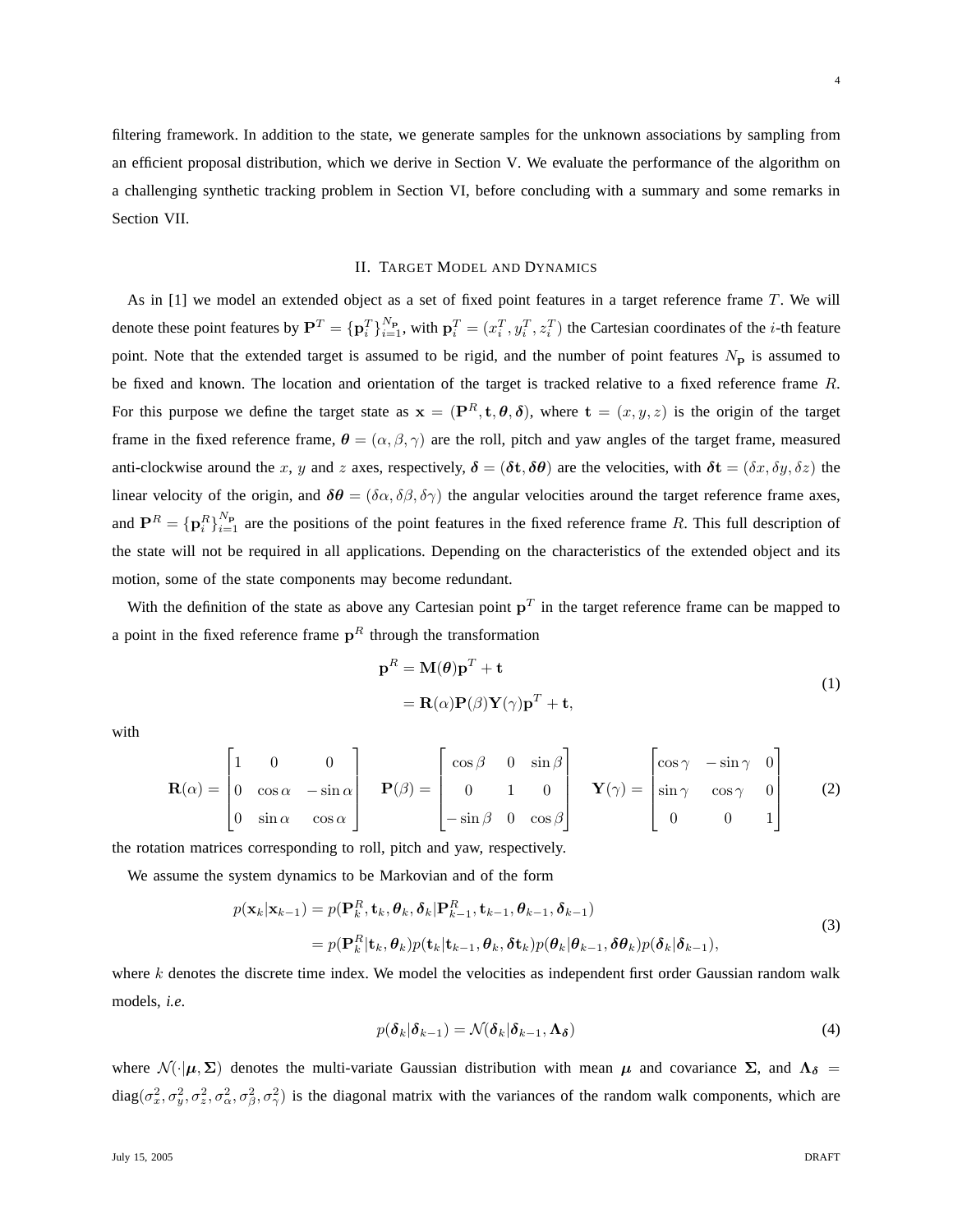5

assumed to be fixed and known. Other models for the velocities can be straightforwardly accommodated within our framework. Given the velocities the components for the location and orientation of the target frame in (3) can be computed deterministically as

$$
\theta_k = \theta_{k-1} + \Delta_T \delta \theta_k
$$
  
\n
$$
\mathbf{t}_k = \mathbf{t}_{k-1} + \Delta_T \mathbf{M}(\theta_k) \delta \mathbf{t}_k,
$$
\n(5)

where  $\Delta_T$  is the time step. The first component in (3) is used to express the uncertainty about the exact locations of the point features. We assume it to be of the form

$$
p(\mathbf{P}_k^R|\mathbf{t}_k, \boldsymbol{\theta}_k) = \prod_{i=1}^{N_\mathbf{p}} \mathcal{N}(\mathbf{p}_{i,k}^R | \widehat{\mathbf{p}}_{i,k}^R, \sigma_\mathbf{p}^2 \mathbf{I}_3),
$$
\n(6)

where  $I_n$  denotes the  $n \times n$  identity matrix, and the mean of the Gaussian distribution for the *i*-th point feature follows from (1) as  $\hat{\mathbf{p}}_{i,k}^R = \mathbf{M}(\theta_k) \mathbf{p}_i^T + \mathbf{t}_k$ . Note that the uncertainty is assumed to be isotropic around the mean location, with a fixed and known variance  $\sigma_{\mathbf{p}}^2$ .

This completes the specification of the general form of the model. Depending on the characteristics of the object of interest and its motion, the model can often be further restricted, as is exemplified below.

*Example 1:* In the tracking application we will consider later, we will be interested in tracking a stick like extended object. The stick object coincides with the  $x$  axis in the target reference frame, with point features at  $\mathbf{p}_1^T = (50, 0, 0), \, \mathbf{p}_2^T = (-50, 0, 0)$  and  $\mathbf{p}_3^T = (20, 0, 0)$ . The object is allowed to translate along its x axis, pitch around its  $y$  axis, and yaw around its  $z$  axis. The velocities for the other components effectively disappear from the state. An example trajectory, simulated from the dynamics in (3), is depicted in Figure 1. For this trajectory the fixed parameters of the model were set to  $(\sigma_x, \sigma_\beta, \sigma_\gamma, \sigma_\mathbf{p}) = (1, 0.1^\circ, 0.2^\circ)$ , 0).



Fig. 1. **Example 3D trajectory for the stick object**. Even though no explicit attempt is made to model any physical attributes of the object, the dynamic model generates realistic and feasible trajectories.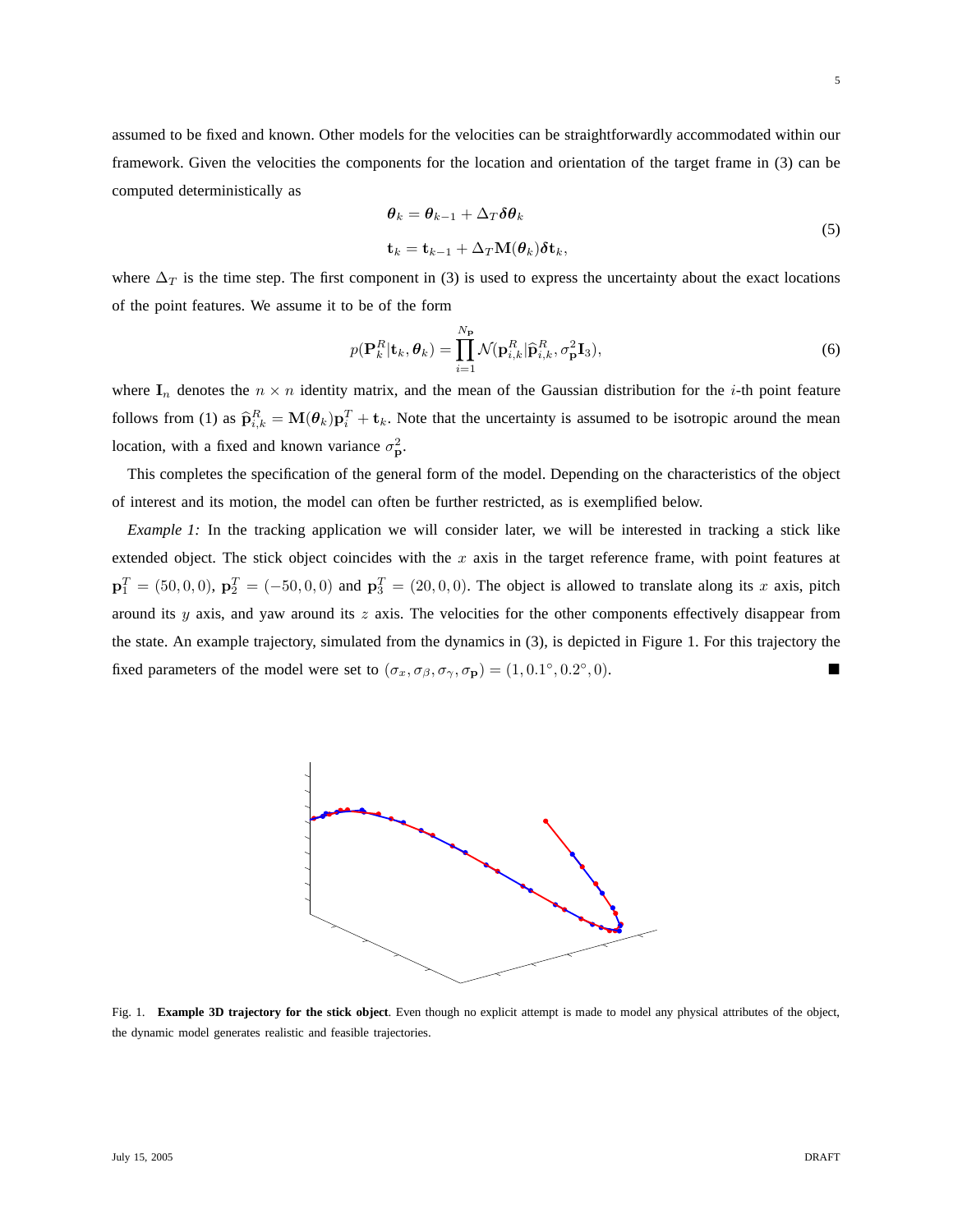#### III. MEASUREMENTS AND LIKELIHOOD

The likelihood model we describe in this section follows closely the multi-hypothesis likelihood derived in [39]. The extended object tracking is performed from some observer location in the fixed reference frame R. We will denote the observer location by  $p^O = (x^O, y^O, z^O)$ , and allow it to vary with time. At each time step<sup>1</sup> the sensors yield M observations  $y = (y_1 \cdots y_M)$ , where M may also vary with time. The nature of the individual measurements will depend on the characteristics of the sensors. Typically each measurement will correspond to an estimated line of sight from the observer to a point feature. Measurements arise not only from the point features of the extended object. Additional clutter measurements may result due to multi-path effects, other objects within the sensor range, sensor errors, *etc*. In the absence of specific models for clutter and multi-path, we will assume that all of these effects can be modelled within a random clutter framework. In cases where models are available for multi-path, these could be incorporated into our non-linear filtering framework. Hence we will assume that point features on the extended object can generate at most one measurement each at a particular time step, but may also go undetected. We will further assume that several or all of the measurements may be due to unstructured, random clutter.

For a given vector of M measurements we introduce the association hypothesis  $\lambda = (\mathbf{r}, M_C, M_T)$ , where  $M_C$  is the number of clutter measurements,  $M_T$  is the number of measurements resulting from the extended object point features, with  $M = M_C + M_T$ . The elements of the association vector  $\mathbf{r} = (r_1 \cdots r_M)$  lie in the set  $r_i \in \{0 \cdots N_p\}$ , with  $r_i = 0$  if measurement i is due to clutter, and  $r_i = j \neq 0$  if measurement i is generated by point feature j of the extended object.

In most practical applications the association hypothesis  $\lambda$  is unknown. We will nevertheless first derive a likelihood model for the measurements, conditional on a known association hypothesis. We will then show how the likelihood can be marginalised over the unknown hypotheses to remove this uncertainty. This strategy is only feasible if the total number of hypotheses is not too large. Later, in Section V, we will present an alternative strategy based on importance sampling to estimate the unknown association hypothesis.

Conditional on the association hypothesis we assume the measurements to be independent, so that the likelihood can be written as

$$
p(\mathbf{y}|\mathbf{x}, \lambda) = \prod_{i=1}^{M} p(\mathbf{y}_i|\mathbf{x}, r_i),
$$
\n(7)

with

$$
p(\mathbf{y}_i|\mathbf{x}, r_i = j) = \begin{cases} \mathcal{U}_{\mathcal{Y}}(\mathbf{y}_i) = V^{-1} & \text{for } j = 0\\ p(\mathbf{y}_i|\mathbf{p}_j^R) & \text{for } j = 1 \cdots N_{\mathbf{p}}, \end{cases}
$$
(8)

where  $U_A(\cdot)$  denotes the uniform distribution over the set A. Thus, clutter measurements are assumed to be uniformly distributed over the range of the sensor  $Y$ , a region whose volume is assumed to be  $V$ . For measurements of the point features the likelihood depends only on the location of the corresponding point feature in the fixed reference

<sup>&</sup>lt;sup>1</sup>In what follows we will suppress the time index for the sake of notational clarity.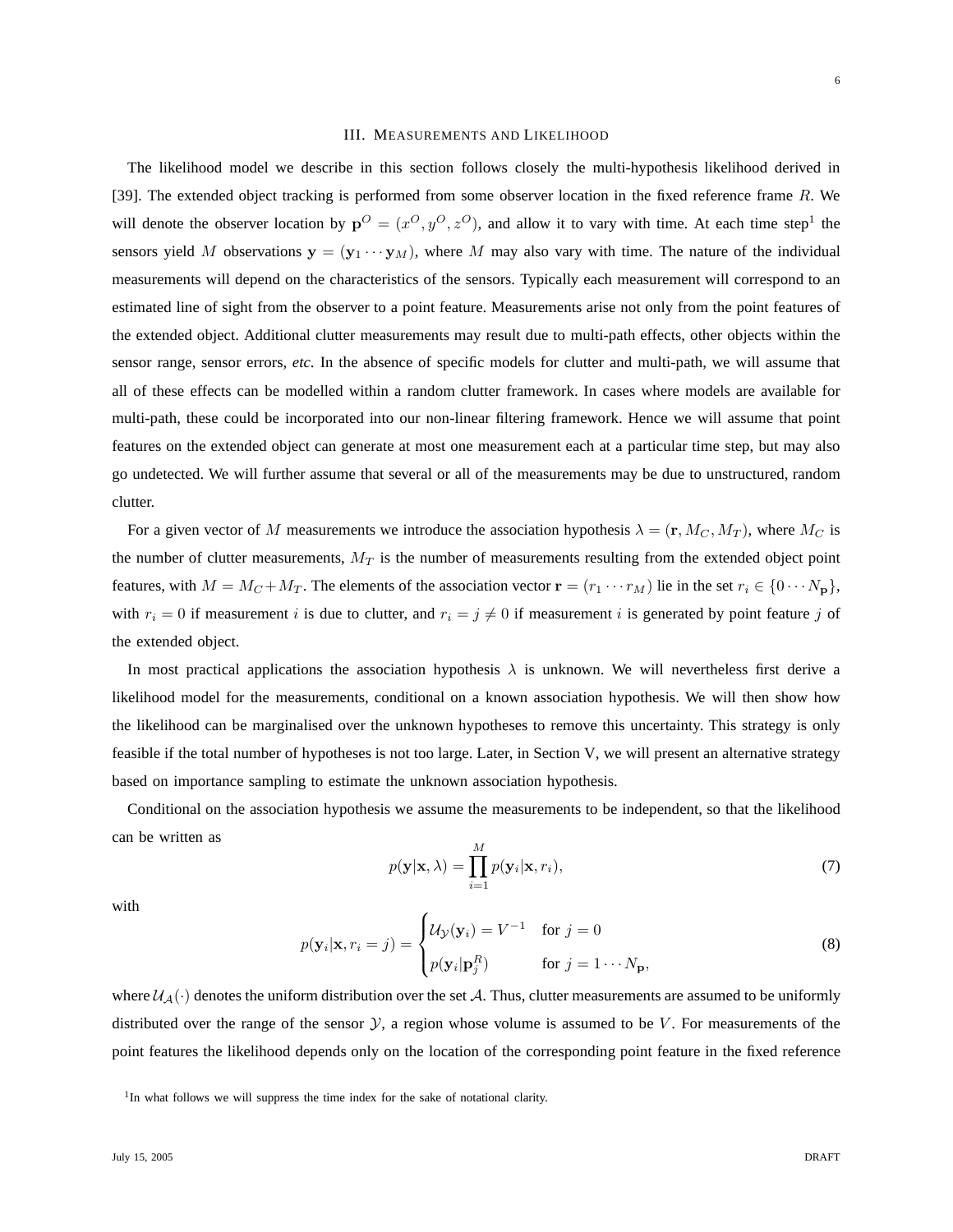frame. Under these assumptions the conditional likelihood can be written as

$$
p(\mathbf{y}|\mathbf{x}, \lambda) = V^{-Mc} \prod_{i \in \mathcal{I}(\lambda)} p(\mathbf{y}_i | \mathbf{p}_{r_i}^R),
$$
\n(9)

where  $\mathcal{I}(\lambda)$  is the subset of measurement indices that correspond to point features. Note that the size of this set is  $M_T$ .

*Example 2:* If the sensors yield line of sight measurements of point sources relative to the observer, the individual measurements can be written as  $y_i = (R_i, \phi_i, \psi_i)$ , where  $R_i$  is the range from the observer to the point source, and  $\phi_i$  and  $\psi_i$  are the azimuth and elevation angles, respectively, of the point source relative to the observer. If the components of the line of sight measurements are assumed to be corrupted by independent Gaussian noise, the conditional likelihood for the point features becomes

$$
p(\mathbf{y}_i|\mathbf{p}_j^R) = \mathcal{N}(\mathbf{y}_i|\hat{\mathbf{y}}(\mathbf{p}_j^R, \mathbf{p}^O), \mathbf{\Lambda}_{\mathbf{y}}),
$$
\n(10)

where we have assumed that  $r_i = j \neq 0$ . The covariance  $\Lambda_{y} = \text{diag}(\sigma_R^2, \sigma_{\phi}^2, \sigma_{\psi}^2)$  is the diagonal matrix with the individual measurement noise variances, and is assumed to be fixed and known. The components of the mean  $\widehat{\mathbf{y}}(\mathbf{p}_j^R, \mathbf{p}^O) = (\widehat{R}_j, \widehat{\phi}_j, \widehat{\psi}_j)$  are given by

$$
\widehat{R}_j = ((x_j^R - x^O)^2 + (y_j^R - y^O)^2 + (z_j^R - z^O)^2)^{1/2}
$$
\n
$$
\widehat{\phi}_j = \tan^{-1}\left(\frac{y_j^R - y^O}{x_j^R - x^O}\right)
$$
\n
$$
\widehat{\psi}_j = \tan^{-1}\left(\frac{z_j^R - z^O}{((x_j^R - x^O)^2 + (y_j^R - y^O)^2)^{1/2}}\right).
$$
\n(11)

For this model the range of the measurements is given by  $\mathcal{Y} = [0, R_{\text{max}}] \times [-\pi, \pi] \times [-\pi/2, \pi/2]$ , where  $R_{\text{max}}$  is the maximum range of the sensor. Thus, the volume of the measurement space becomes  $V = 2\pi^2 R_{\text{max}}$ .

In most practical applications the association hypothesis  $\lambda$  is unknown. For a given number of point feature detections  $M_T$  in M measurements the total number of hypotheses are given by

$$
N_{\lambda}(M_T, M_C) = \frac{M! N_{\mathbf{p}}!}{M_T! (M - M_T)! (N_{\mathbf{p}} - M_T)!}.
$$
\n(12)

This follows from the number of ways of choosing a subset of  $M_T$  elements from the available M measurements, *i.e.*  $\binom{M}{M_T}$ , multiplied by the number of possible associations between the  $M_T$  detections and the  $N_p$  point features, *i.e.*  $N_{\rm p}!/(N_{\rm p} - M_T)!$ . However, the number of detected point features  $M_T$  is unknown, so that the total number of feasible hypotheses is given by

$$
N_{\lambda} = \sum_{M_T=0}^{\min(N_{\mathbf{p}}, M)} N_{\lambda}(M_T, M_C).
$$
 (13)

If the total number of hypotheses is manageable, it is possible to marginalise over the association uncertainty, as is done in [39]. The marginal likelihood is of the form

$$
p(\mathbf{y}|\mathbf{x}) = \sum_{\lambda} p(\lambda|\mathbf{x})p(\mathbf{y}|\mathbf{x}, \lambda).
$$
 (14)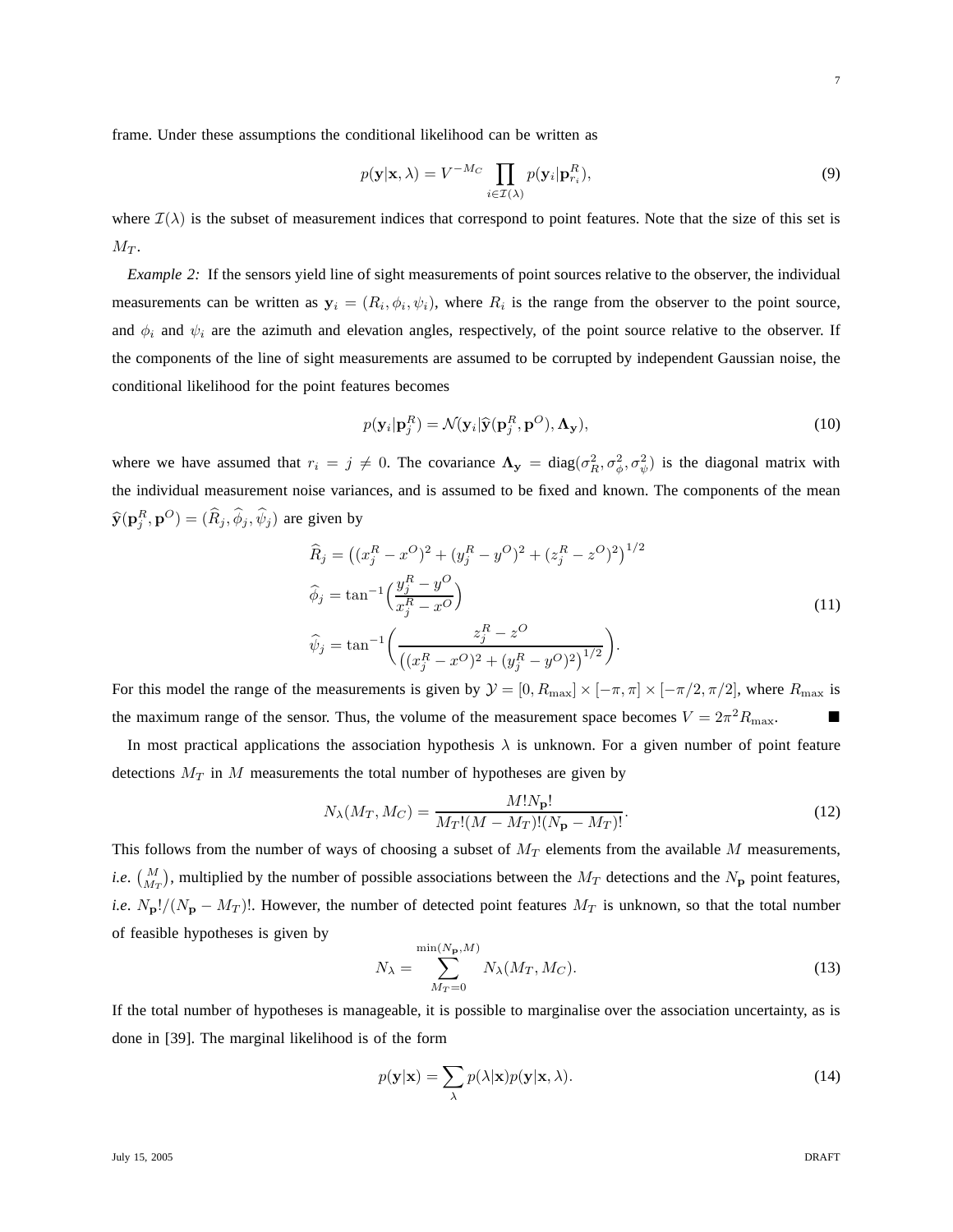The marginalisation requires the definition of a prior distribution over the association hypothesis. We assume this prior to be of the form

$$
p(\lambda|\mathbf{x}) = p(\mathbf{r}|M_T, M_C)p(M_C)p(M_T|\mathbf{x}),
$$
\n(15)

with

$$
p(\mathbf{r}|M_T, M_C) = (N_{\lambda}(M_T, M_C))^{-1}
$$
  
\n
$$
p(M_C) = (\mu V)^{M_C} \exp(-\mu V)/M_C!
$$
  
\n
$$
p(M_T|\mathbf{x}) = \sum_{h} \prod_{i \in \mathcal{I}(h)} P_{D,i} \prod_{i \in \{1 \cdots N_P\} - \mathcal{I}(h)} (1 - P_{D,i}).
$$
\n(16)

In the absence of measurements the prior for the association vector is assumed to be uniform over all the possible hypotheses for a known number of target detections. The number of clutter measurements is assumed to follow a Poisson distribution, with  $\mu$  the spatial density of the clutter, which is assumed to be fixed and known. To compute the prior probability for the number of point feature detections we associate a unique detection probability with each of the point features  ${P_{D,i}}_{i=1}^{N_p}$ . Note that the detection probabilities may depend on the state, to model the effect that feature points may occlude each other in certain configurations relative to the observer. It is also possible to allow these probabilities to evolve over time, but we do not consider this scenario here. The prior probability for the number of detections is then obtained by summing over the  $N_P \choose M_T$  possible ways to group  $M_T$  detections among the  $N_p$  point features, and h above ranges over these hypotheses. If the detection probability is the same for all the point features  $P_D$ , the prior for the number of point feature detections reduces to the binomial distribution, *i.e*.

$$
p(M_T|\mathbf{x}) = {N_\mathbf{p} \choose M_T} P_D^{M_T} (1 - P_D)^{N_\mathbf{p} - M_T}.
$$
\n(17)

Under these assumptions the marginal likelihood can be written as

$$
p(\mathbf{y}|\mathbf{x}) \propto \sum_{\lambda} \left(\frac{P_D}{\mu(1 - P_D)}\right)^{M_T(\lambda)} \prod_{i \in \mathcal{I}(\lambda)} p(\mathbf{y}_i | \mathbf{p}_{r_i}^R), \tag{18}
$$

where constant terms have been discarded, and we have made the dependency of the number of detections on the association hypothesis explicit, *i.e.*  $M_T(\lambda)$ .

Evaluation of the conditional likelihood in (9) is generally of  $O(M)$  complexity. In contrast, the computational complexity for the marginal likelihood in (18) is  $O(MN<sub>\lambda</sub>)$ . For a fixed number of point features and detection probability the number of hypotheses increases exponentially with an increase in the number of clutter measurements, as is depicted in Figure 2. Thus, in many applications of practical interest the number of feasible hypotheses is prohibitively large, so that the marginalisation cannot be performed explicitly. In Section V we will present an alternative importance sampling based strategy to take account of the association uncertainty.

## IV. PARTICLE FILTER TRACKING

In this section we describe the particle filter tracking framework for a generic model parameterised by a state x. We will present the specifics for the extended object tracking problem at the end of this section and in Section V.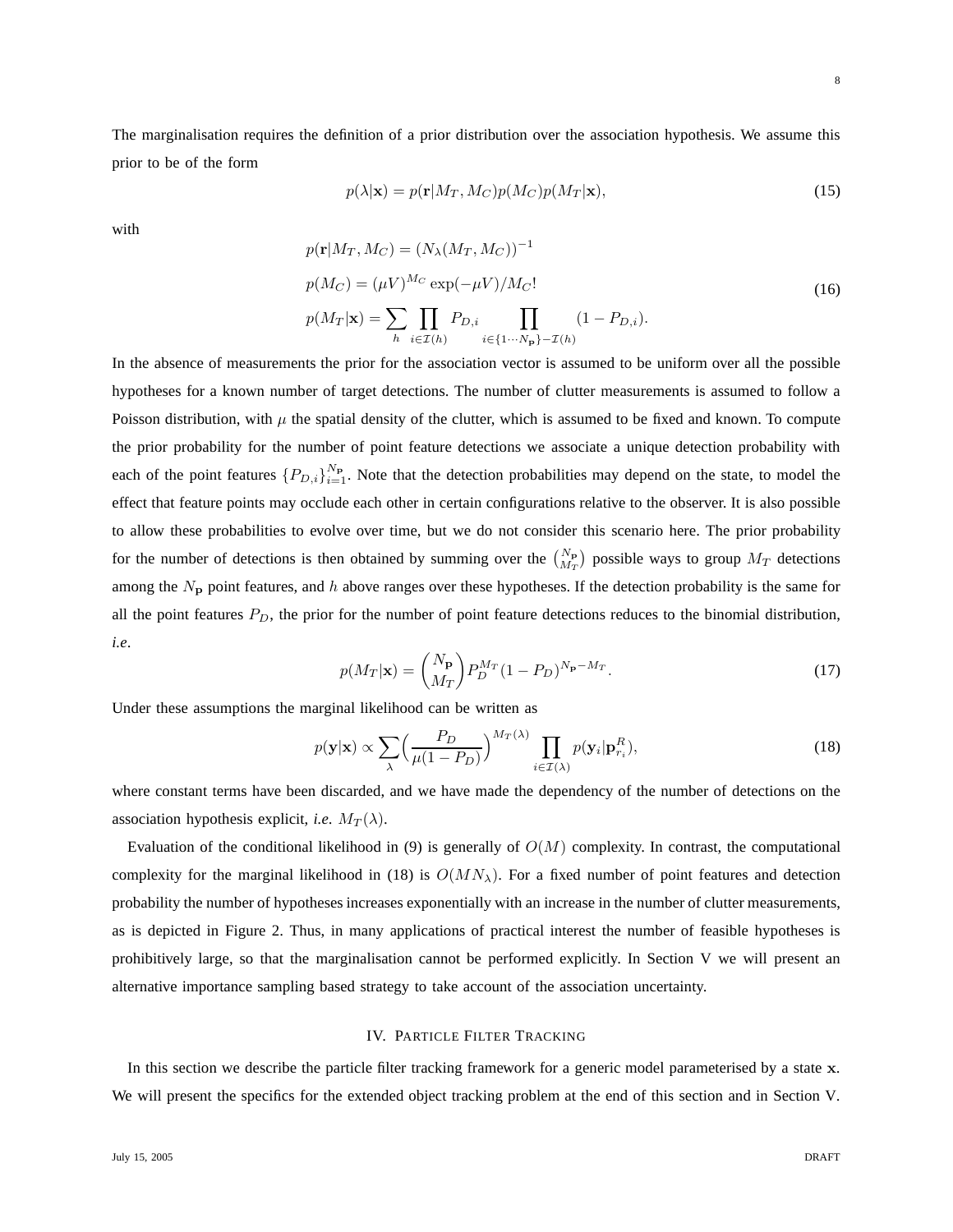

Fig. 2. **Complexity curve**. Number of hypotheses versus number of clutter measurements for five sources and a unity detection probability.

For tracking the distribution of interest is the posterior  $p(\mathbf{x}_k|\mathbf{y}_{1:k})$ , also known as the filtering distribution, where  $y_{1:k} = (y_1 \cdots y_k)$  denotes all the observations up to the current time step. In the Bayesian Sequential Estimation framework the filtering distribution can be computed according to the recursion

$$
p(\mathbf{x}_k|\mathbf{y}_{1:k}) \propto p(\mathbf{y}_k|\mathbf{x}_k) \int p(\mathbf{x}_k|\mathbf{x}_{k-1}) p(\mathbf{x}_{k-1}|\mathbf{y}_{1:k-1}) d\mathbf{x}_{k-1},
$$
\n(19)

where  $p(\mathbf{x}_k|\mathbf{x}_{k-1})$  is the dynamic model describing the state evolution, and  $p(\mathbf{y}_k|\mathbf{x}_k)$  is the likelihood model. The recursion is initialised with some distribution for the initial state  $p(x_0)$ . Once the sequence of filtering distributions is known point estimates of the state can be obtained according to any appropriate loss function, leading to, *e.g*., Maximum *A Posteriori* (MAP) and Minimum Mean Square Error (MMSE) estimates.

The tracking recursion yields closed-form expressions in only a small number of cases. The most well-known of these is the Kalman filter [14] for linear Gaussian dynamic and likelihood models. Both the dynamic and likelihood models we consider here contain non-linear and non-Gaussian elements. This renders the tracking recursion analytically intractable, and approximation techniques are required. Sequential Monte Carlo (SMC) methods [19]–[21], otherwise known as Particle Filters [17], [18], or CONDENSATION [22], have gained a lot of popularity in recent years as a numerical approximation strategy to compute the tracking recursion for complex models. This is due to their simplicity, flexibility, ease of implementation, and modelling success over a wide range of challenging applications.

The basic idea behind particle filters is very simple. Starting with a weighted set of samples  $\{x_k^{(i)}\}$  $_{k-1}^{(i)}, w_{k-1}^{(i)}$  ${}_{k-1}^{(i)}\}_{i=1}^N$ approximately distributed according to  $p(\mathbf{x}_{k-1}|\mathbf{y}_{1:k-1})$ , new samples are generated from a suitably chosen proposal distribution, which may depend on the old state and the new measurements, *i.e.*,  $\mathbf{x}_k^{(i)} \sim q(\mathbf{x}_k|\mathbf{x}_{k-1}^{(i)})$  $_{k-1}^{(i)}$ ,  $\mathbf{y}_k$ ),  $i = 1 \cdots N$ . To maintain a consistent sample the new importance weights are set to

$$
w_k^{(i)} \propto \frac{w_{k-1}^{(i)} p(\mathbf{y}_k | \mathbf{x}_k^{(i)}) p(\mathbf{x}_k^{(i)} | \mathbf{x}_{k-1}^{(i)})}{q(\mathbf{x}_k^{(i)} | \mathbf{x}_{k-1}^{(i)}, \mathbf{y}_k)}, \text{ with } \sum_{i=1}^N w_k^{(i)} = 1. \tag{20}
$$

The new particle set  $\{x_k^{(i)}\}$  $_k^{(i)}, w_k^{(i)}$  ${k \choose k}_{i=1}^N$  is then approximately distributed according to  $p(\mathbf{x}_k|\mathbf{y}_{1:k})$ . Approximations to the desired point estimates can then be obtained by Monte Carlo techniques. From time to time it is necessary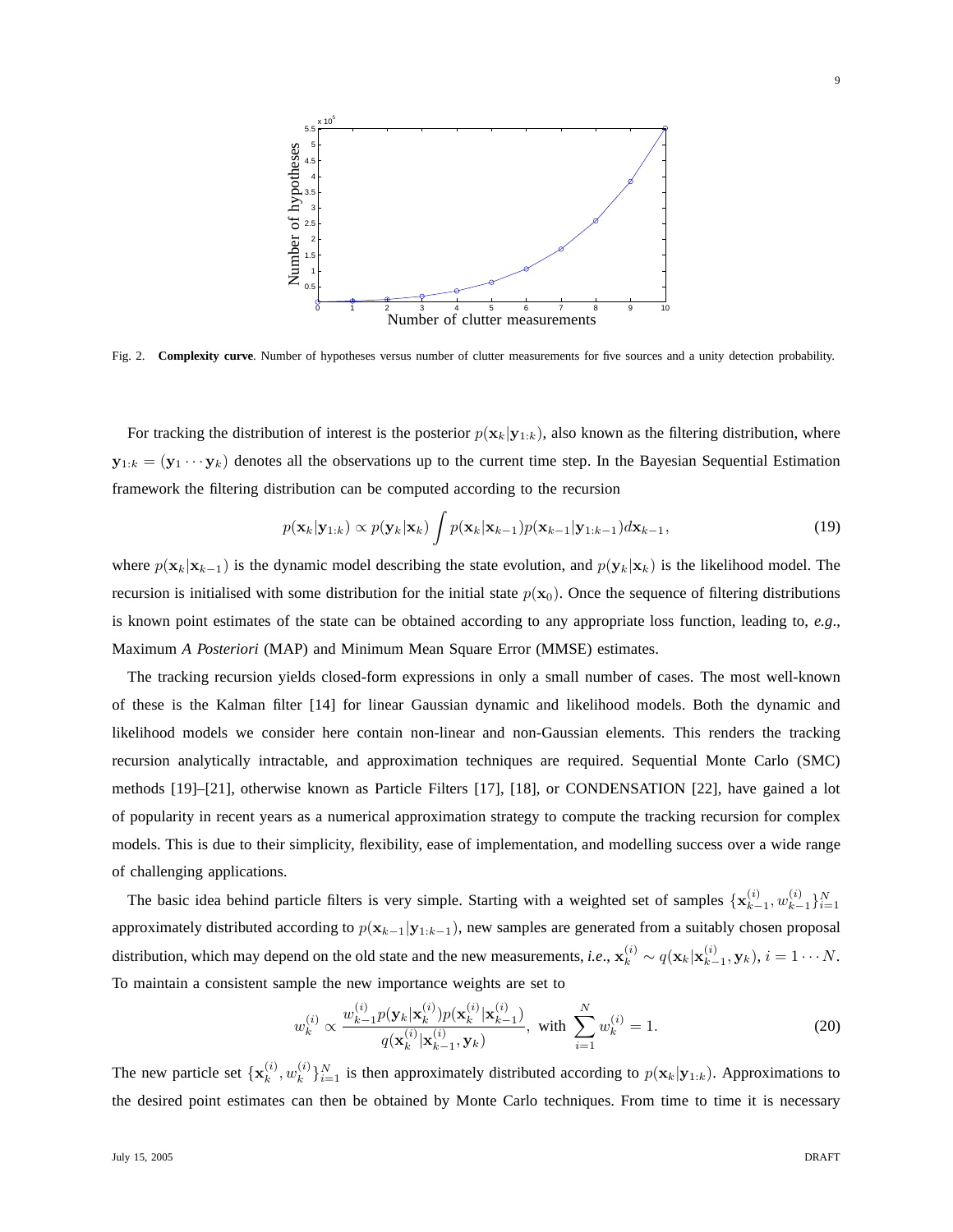to resample the particles to avoid degeneracy of the importance weights. The resampling procedure essentially multiplies particles with high importance weights, and discards those with low importance weights. A full discussion of degeneracy and resampling falls outside the scope of this paper, but more details can be found in [19].

For the extended object tracking problem we will consider two scenarios. In the first setting we will assume that it is possible to marginalise over the association uncertainty, so that the dynamic and likelihood models in (3) and (18), respectively, apply. Similar to the bootstrap filter [17] we will take the proposal for the state to be the dynamics, so that the new importance weights become proportional to the corresponding particle likelihoods, multiplied by the old importance weights. The computational complexity of this algorithm is  $O(NMN<sub>\lambda</sub>)$  at each time step, and quickly becomes infeasible for realistic numbers of point features and clutter measurements. The second setting is described in the following section, and avoids the computationally expensive marginalisation by sampling the association hypotheses from an efficient proposal distribution.

# V. TRACKING WITH ASSOCIATION UNCERTAINTY

In problems where the total number of association hypotheses is large direct marginalisation over the association uncertainty becomes computationally prohibitive. In this section we present an importance sampling based strategy to account for this uncertainty. More specifically, we augment the state with the unknown association hypothesis. Our aim will then be to estimate the posterior  $p(\mathbf{x}_k, \lambda_k | \mathbf{y}_{1:k})$  recursively within the particle filtering framework. Under these assumptions the particle weights in (20) become

$$
w_k^{(i)} \propto \frac{w_{k-1}^{(i)} p(\mathbf{y}_k | \mathbf{x}_k^{(i)}, \lambda_k^{(i)}) p(\lambda_k^{(i)} | \mathbf{x}_k^{(i)}) p(\mathbf{x}_k^{(i)} | \mathbf{x}_{k-1}^{(i)})}{q(\mathbf{x}_k^{(i)}, \lambda_k^{(i)} | \mathbf{x}_{k-1}^{(i)}, \lambda_{k-1}^{(i)}, \mathbf{y}_k)},
$$
\n(21)

where  $p(\mathbf{y}_k|\mathbf{x}_k, \lambda_k)$  is the conditional likelihood in (9),  $p(\lambda_k|\mathbf{x}_k)$  is the association hypothesis prior in (15), and  $p(\mathbf{x}_k|\mathbf{x}_{k-1})$  is the dynamics in (3). The problem thus reduces to defining the joint proposal distribution for the state and association hypothesis  $q(\mathbf{x}_k, \lambda_k | \mathbf{x}_{k-1}, \lambda_{k-1}, \mathbf{y}_k)$ . We assume this proposal to be of the form

$$
q(\mathbf{x}_k, \lambda_k | \mathbf{x}_{k-1}, \lambda_{k-1}, \mathbf{y}_k) = q(\lambda_k | \mathbf{x}_k, \mathbf{y}_k) p(\mathbf{x}_k | \mathbf{x}_{k-1}).
$$
\n(22)

As before the proposal for the state is taken to be the dynamics in (3). The proposal for the association hypothesis depends only on the information available at the current time step. This reflects the fact that there is, at best, only a weak temporal dependence between the association hypotheses. We will define this proposal in terms of a proposal for the association vector  $q(\mathbf{r}_k|\mathbf{x}_k, \mathbf{y}_k)$ , with the proposals for the number of clutter measurements  $M_C$  and point feature detections  $M_T$  being implicit. As in [1], [33] we assume the proposal for the association vector to take the following factorised form<sup>2</sup>

$$
q(\mathbf{r}|\mathbf{x}, \mathbf{y}) = \prod_{i=1}^{M} q(r_i|r_1 \cdots r_{i-1}, \mathbf{x}, \mathbf{y}_i).
$$
 (23)

<sup>2</sup>In what follows we will again suppress the time index for the sake of notational clarity.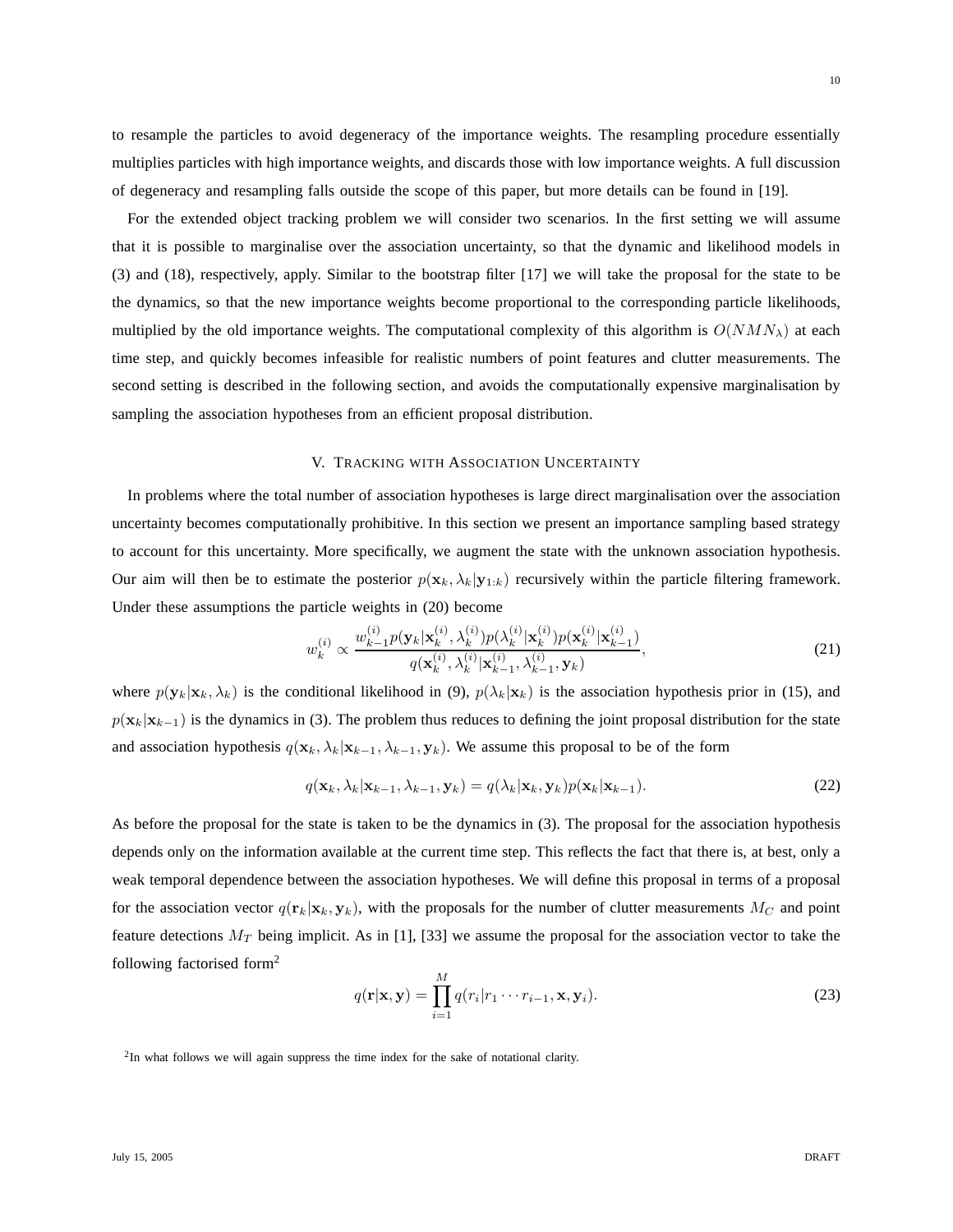11

Thus, the proposal for the  $i$ -th component of the association vector depends only on the corresponding measurement. Using Bayes' rule we define the proposal for the  $i$ -th component as

$$
q(r_i|r_1\cdots r_{i-1}, \mathbf{x}, \mathbf{y}_i) \propto p(\mathbf{y}_i|\mathbf{x}, r_i)q(r_i|r_1\cdots r_{i-1}, \mathbf{x}).
$$
\n(24)

The first term on the right hand side follows from the corresponding component of the conditional likelihood in (8), and of course will cancel with the corresponding numerator term in (21). For a particular point feature this value will be higher for measurements closer to the point feature, so that the proposal essentially captures the notion of a soft gating function. The second term forms the prior for the  $i$ -th component of the association vector, and we define it as

$$
q(r_i = j | r_1 \cdots r_{i-1}, \mathbf{x}) \propto \begin{cases} q_0 & \text{for } j = 0\\ q_j \prod_{k=1}^{i-1} (1 - \delta_{r_k, j}) & \text{for } j = 1 \cdots N_{\mathbf{p}}, \end{cases}
$$
(25)

where  $\delta_{i,j}$  denotes the Kronecker delta. The prior for the clutter hypothesis is set to be proportional to some fixed value  $0 < q_0 < 1$ . For all the other hypotheses the prior component is set to be proportional to some fixed value  $q_j$ , provided that the corresponding point feature has not already been assigned to another component of the association vector. For these hypotheses we will normally set the fixed value to be proportional to the detection probability of the corresponding point feature, *i.e*.

$$
q_j = \frac{P_{D,j}(1 - q_0)}{\sum_{k=1}^{N_{\mathbf{p}}} P_{D,k}}.\tag{26}
$$

This completes the specification of the proposal distribution for the i-th component of the association vector in (24). Since this distribution is discrete it is easily normalised and sampled from using standard techniques. Generating a sample for the entire association vector from the proposal in (23) can be achieved by sequentially sampling the individual components conditional on each other from  $r_1$  to  $r_M$ . Note that the factorisation in (23) can be performed over any permutation of the components of the association vector. In practice we choose the order randomly for each particle at each iteration.

The computational complexity of the resulting particle filtering algorithm is  $O(NMN<sub>p</sub>)$ . It increases only linearly with the number of point features and clutter measurements, and not exponentially, as is the case for the algorithm employing the marginal likelihood. This importance sampling approach to estimate the distribution of the association vector is more general than the application considered here. It can be applied in any setting, static or dynamic, where the data association problem arises within a probabilistic modelling framework.

### VI. EXPERIMENTS AND RESULTS

In this section we report the results of two sets of experiments. The first, in Section VI-A, gives a comprehensive evaluation of the proposed extended object model and tracking algorithm on a challenging 3D trajectory under various filtering and modelling scenarios. The second, in section in Section VI-B, illustrates the sampling based data association strategy on synthetic 1D and 3D problems and compares with nearest-neighbour Kalman algorithms.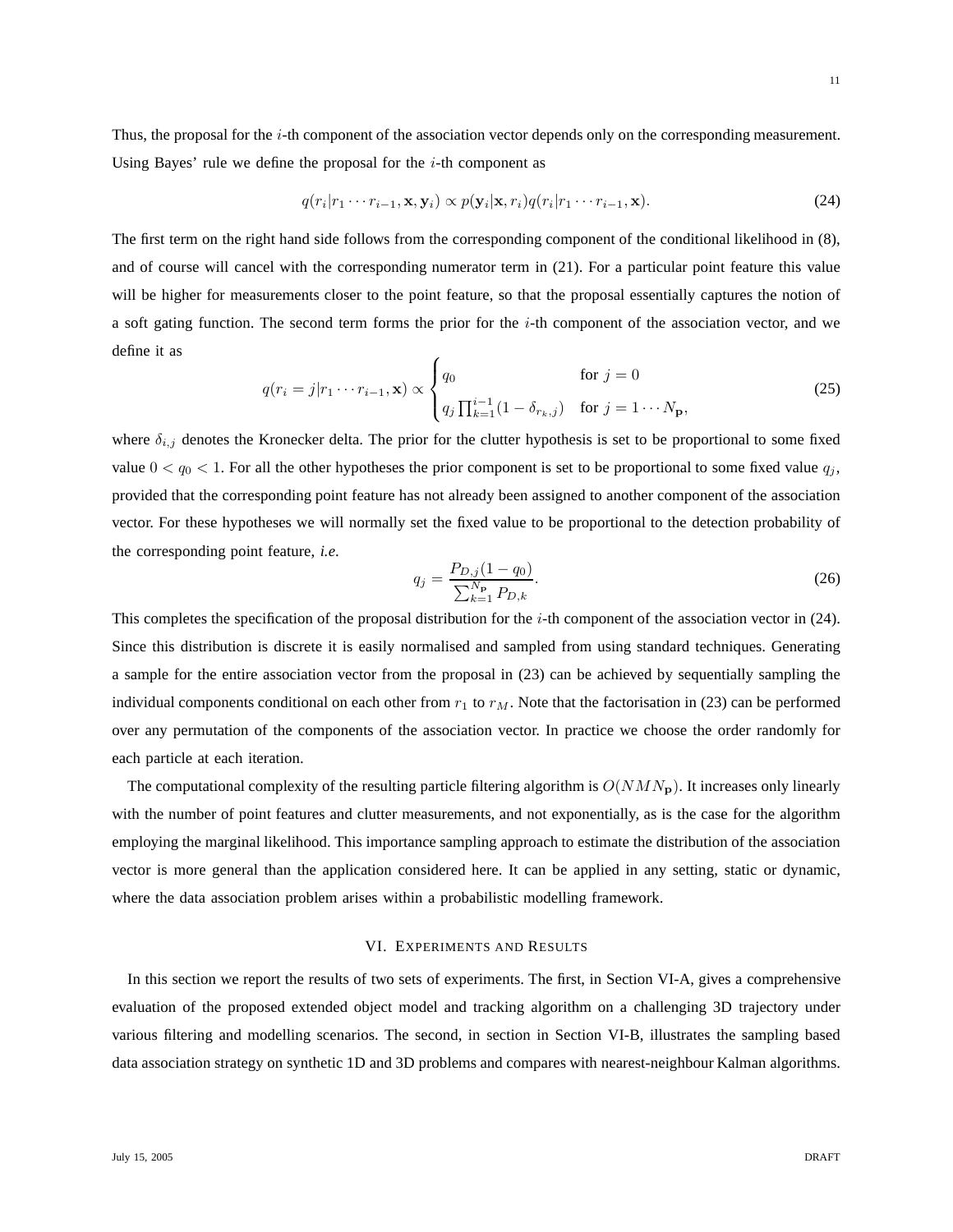#### *A. Experiment 1: Extended Object Tracking*

For the extended object we will use the stick model from Example 1 in Section II, with the detection probability fixed to  $P_D = 0.75$  for each of the point features. To evaluate the tracking performance we generated a deterministic trajectory with  $K = 51$  unevenly spaced time steps, which we will denote by  $\{x_k^*\}_{k=1}^K$ . For the observations we will take line of sight measurements from a non-stationary observer location, as in Example 2 in Section III. We set the maximum range for the sensor to  $R_{\text{max}} = 2,000$ , and the measurement noise standard deviations to  $(\sigma_R, \sigma_\phi, \sigma_\psi) = (2, 1^\circ, 1^\circ)$ . The trajectory for the observer was also generated deterministically.

We consider two main scenarios. In the first there are no clutter measurements, whereas the second is characterised by an increasing level of clutter. In both cases we generate synthetic measurements by first sampling from the prior for the association hypothesis in (15), and conditional on this, sampling from the conditional likelihood model in (9).

For each of the scenarios we ran the particle filter for three different algorithm settings. In the first, which we will refer to as *truth*, we used the conditional likelihood in (9), conditional on the true hypothesis. This establishes a baseline performance for the other algorithms, as it is unrealisable in practice without prior knowledge of the association hypothesis. In the second, which we will refer to as *marginal*, we used the marginal likelihood in (18). In the third, which we will refer to as *conditional*, we again used the conditional likelihood in (9), but this time generated the association hypotheses from the proposal distribution in (23). In all cases the particle filter was initialised from a Gaussian distribution centred on the true first state, and state samples were generated from the dynamics in (3), with  $(\sigma_x, \sigma_\beta, \sigma_\gamma, \sigma_\mathbf{p}) = (1, 0.5^\circ, 1^\circ, 0)$ . For the association proposal the prior for the clutter hypothesis was set to  $q_0 = 10^{-6}$  for the experiments with clutter, and  $q_0 = 0$  for those without. Using the particles, we computed MMSE estimates for the states as in (28). We compared the performance of the different algorithms in terms of the Root Mean Square Error (RMSE), which we define as

$$
RMSE = \sqrt{\frac{1}{KN_{\mathbf{p}}}\sum_{k=1}^{K}\sum_{i=1}^{N_{\mathbf{p}}} \|\hat{\mathbf{p}}_{i,k}^{R} - \mathbf{p}_{i,k}^{R*}\|^{2}},
$$
\n(27)

and the computational effort. As a measure for the computational effort we took the average execution time per time step of a fairly optimal Matlab implementation of the different algorithms.

The results for the experiments without clutter are depicted in Figure 3. These were obtained by averaging over 20 runs of the algorithm for an increasing number of particles. For all the runs the same target trajectory was used, but new measurements were generated for each individual run. As expected the error decreases with an increase in the number of particles, with the performance of the truth algorithm being generally the best. The marginal algorithm outperforms the conditional algorithm for small numbers of particles. This is due to the larger state-space for the latter algorithm, making the search problem more complex. For more than 500 particles the error statistics for the three algorithms become virtually indistinguishable. For all three algorithms the computational effort increases linearly with an increase in the number of particles, with the conditional algorithm being slightly superior to the marginal algorithm. Thus, in the absence of clutter measurements, and for a small number of point features, the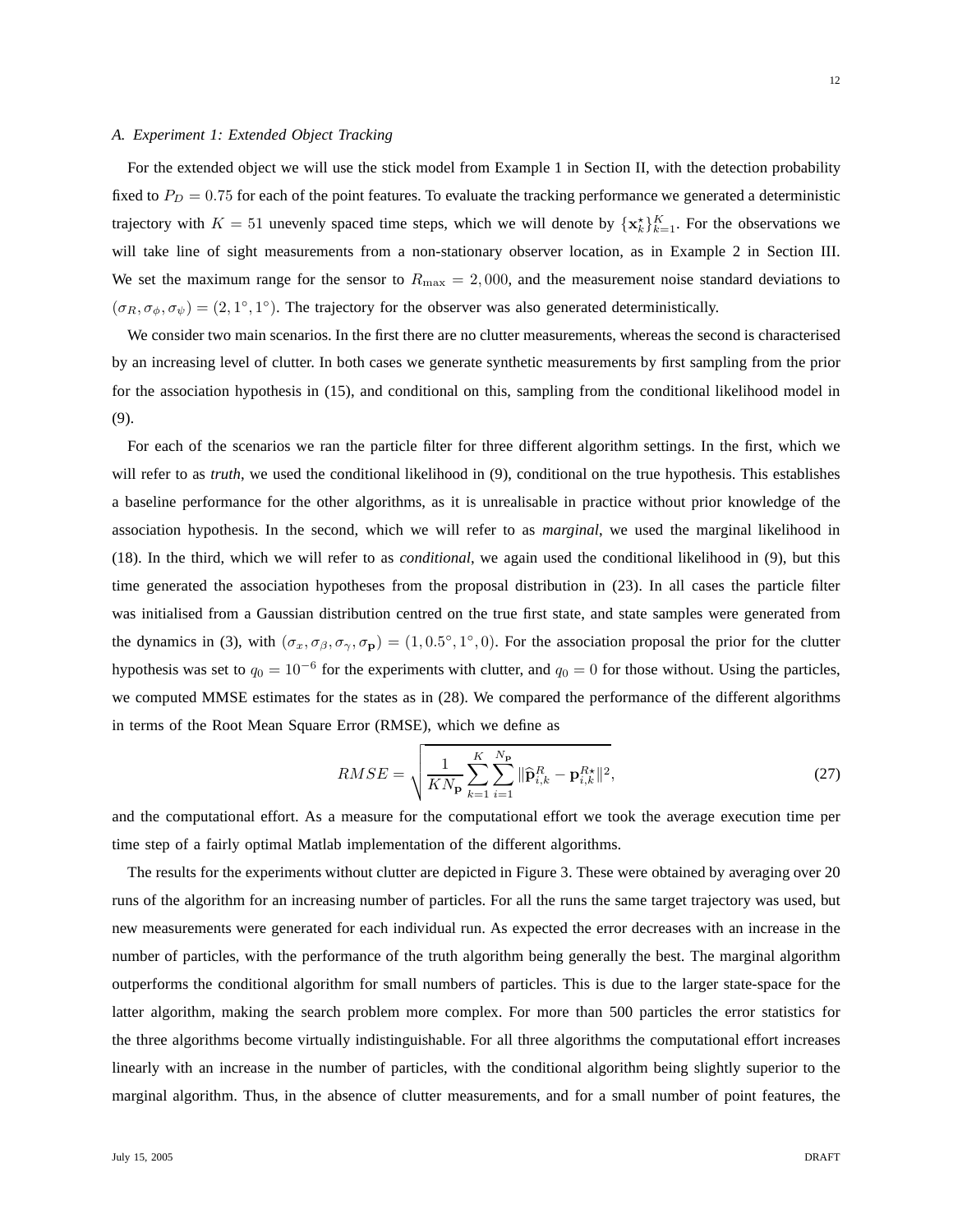

Fig. 3. **RMSE and average execution time statistics for experiments without clutter**. RMSE (left) and average execution time (right) for the true (blue circles), marginal (red triangles) and conditional (green squares) algorithms, as a function of the number of particles. The error decreases with an increase in the number of particles, with the performance of the three algorithms being virtually indistinguishable for 500 particles and above. For all three algorithms the computational effort increases linearly with the number of particles.

number of hypotheses is manageable.

The results for the experiments with clutter are depicted in Figure 4. These were obtained by averaging over 20 runs of the algorithm for an increasing clutter rate, with the number of particles fixed to  $N = 500$ . Again, all runs shared the same trajectory, with new measurements generated for each individual run. The error statistics are similar for each of the algorithms, and remain reasonably constant with an increase in the clutter rate. In this case, however, the computational effort increases exponentially with the clutter rate for the marginal algorithm. The computational effort is much lower for the conditional algorithm, and increases only slightly with an increasing clutter rate. To conclude Figure 5 shows the true and typical estimated trajectories for the first feature point for a clutter density of  $\mu = 2/V$ . The subjective quality of the trajectories is comparable for the three algorithms, but that for the marginal algorithm comes at a substantial computational cost.

## *B. Experiment 2: Comparison of Sampling Based Data Association with Kalman filter*

We performed two simulations to illustrate the performance of sampling based data association. In both cases we assumed simple rigid target motion, and Gaussian Cartesian measurements around the true target locations. We assumed Gaussian random walk models for the target velocities; thus the unknown state vector for the model consists of the center of gravity for the target, its velocity, and the  $N_{\rm p} - 1$  relative positions of object features from the center of gravity. This was implemented using a Rao-Blackwellized particle filter [19], [20], [40] since we have assumed a rigid target and linear dynamics/observation equation. The idea of Rao-Blackwellization is simultaneous use of Kalman filter and particle filters. The Kalman filter is used for marginalisation of the continuous variable part of the state vector, and the particle filter is used for the discrete variable part of it, i.e. the association vector.

The first simulation considered 1D tracking of  $N_{\rm p} = 10$  target feature points over 30 time steps, with  $P_D = 0.75$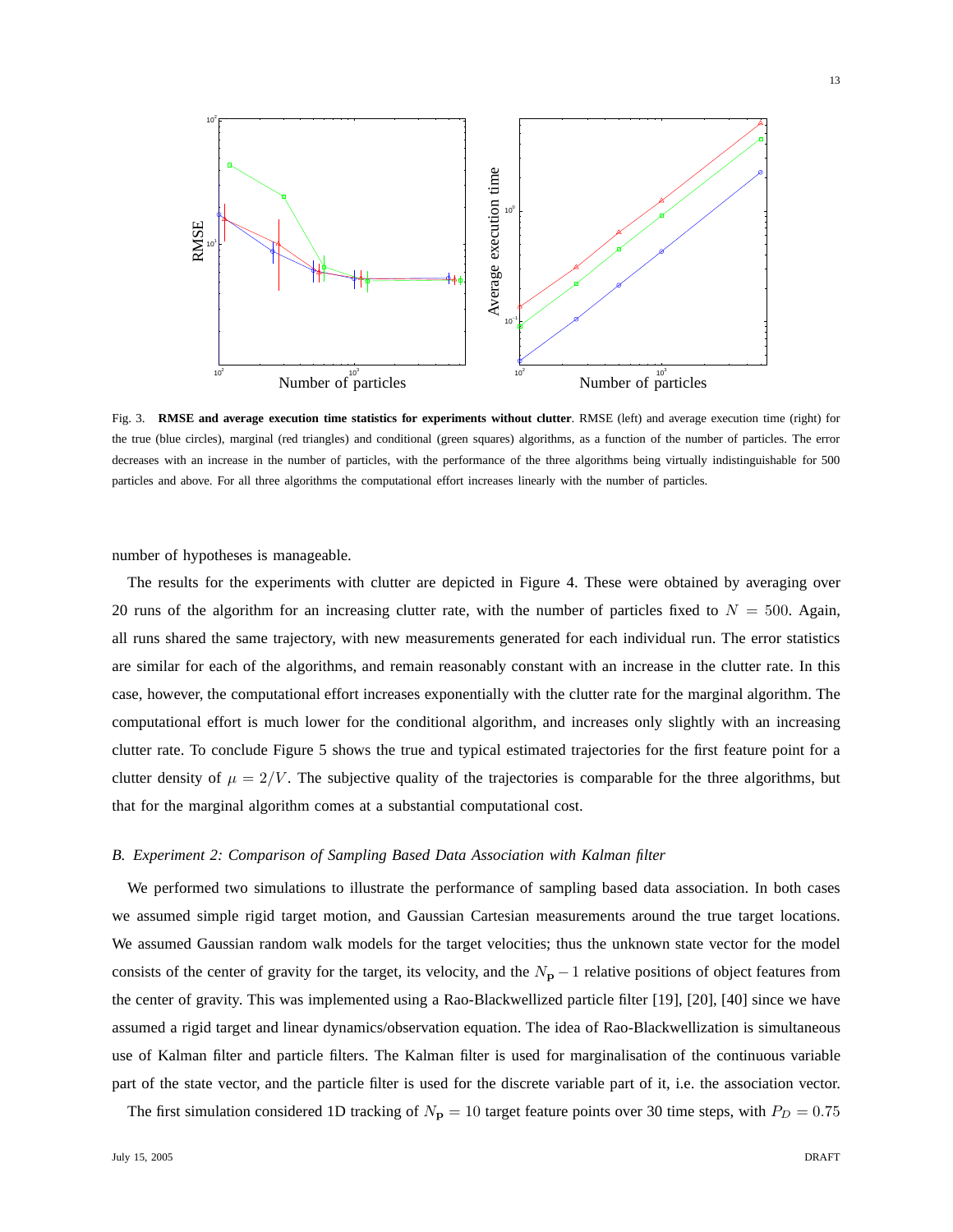

Fig. 4. **RMSE and average execution time statistics for experiments with clutter**. RMSE (left) and average execution time (right) for the true (blue circles), marginal (red triangles) and conditional (green squares) algorithms, as a function of the clutter density, with the number of particles fixed to  $N = 500$ . The error statistics are similar for all three algorithms, and remain reasonably constant with an increase in the clutter rate. The computational effort for the marginal algorithm grows exponentially with the clutter rate, whereas that for the conditional algorithm increases only slightly.



Fig. 5. **Estimated trajectories**. True (blue circles) and estimated (red triangles) trajectories for the first point feature, obtained by the true algorithm (left), marginal algorithm (middle) and conditional algorithm (right). The trajectory of the observer is shown in black squares. The subjective quality is similar for all three algorithms.

and measurement noise standard deviation  $\sigma = 0.1$ . The second simulation considered a more challenging 3D tracking scenario of  $N_p = 5$  target points over 50 time steps, with  $P_D = 0.75$  and measurement noise standard deviation  $\sigma = 0.3$ . Variance parameters of the Gaussian random walk models for the target velocities are  $\sigma_x = 0.1$ for the 1D scenario, and  $\sigma_x = \sigma_y = \sigma_z = 1$  for the 3D scenario. We used  $N = 1,000$  particles for both the 1D and the 3D scenarios.

Here, we explain how the tracker was initialised. Note that the focus of this paper is the evaluation of tracking performance, not on track initialisation. For this reason, the assumption on the initial state is rather well-conditioned. We suppose that first two observations contain neither missing observations nor clutter. The initial state of the tracker is then set as follows. For the center of gravity of targets in the initial state, a Gaussian distribution with mean at the center of gravity of observation at  $k = 1$  and variance 1.0 is assumed. For the velocity of the initial state, a Gaussian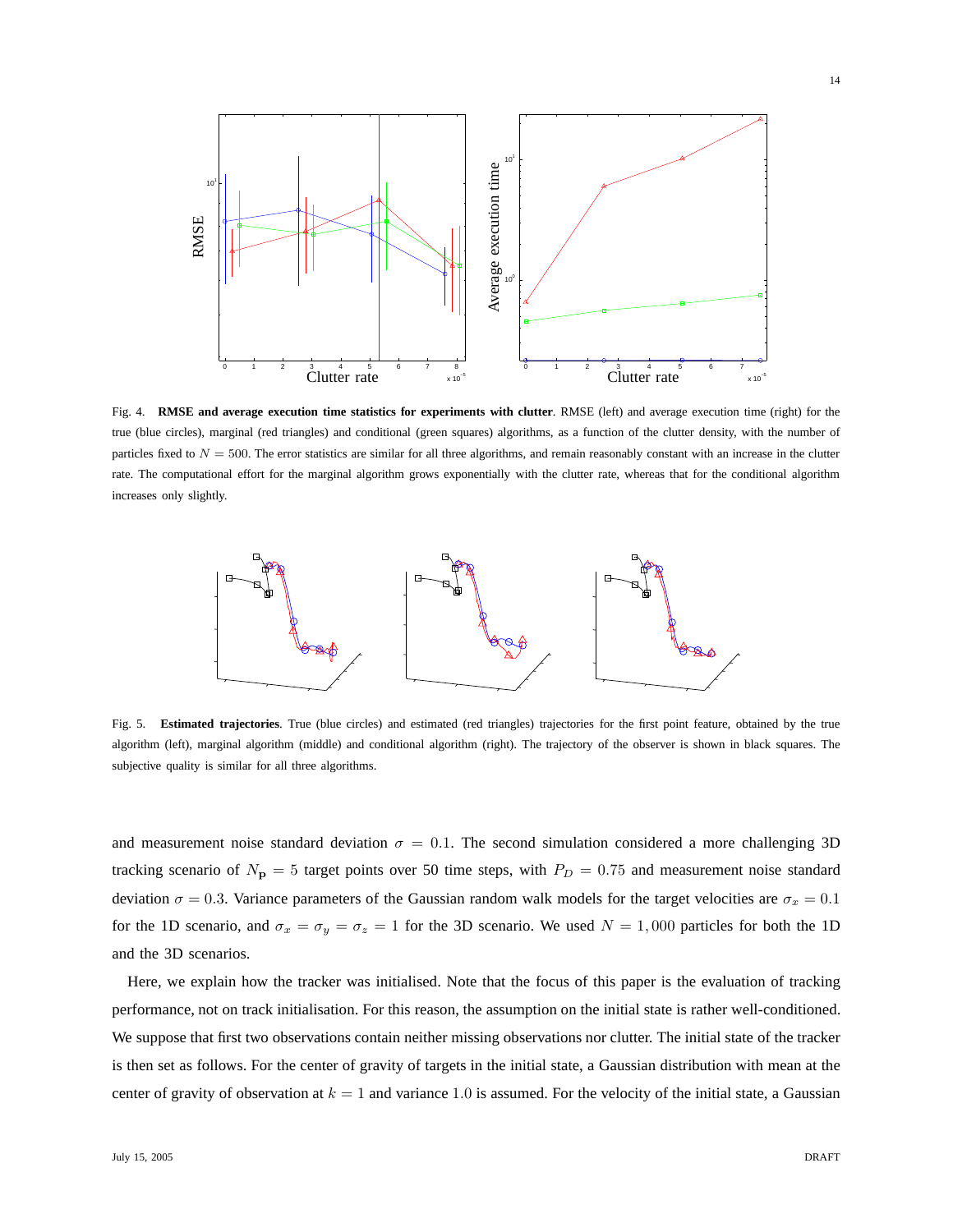Synthetic data for the 1D scenario in an observation space of size 15, with clutter density  $\mu = 1.0$  (i.e. an expected number of 15 clutter measurements per time slice) is shown in Figure 6. Typical estimation results for the 1D scenario are given in Figure 7. The plotted estimate is the Minimum Mean-Square Error estimate of the target state, obtained from the particle filter in the standard way as:

$$
\widehat{\mathbf{x}}_k = \sum_{i=1}^N w_k^{(i)} \mathbf{x}_k^{(i)},\tag{28}
$$

and this is seen to follow closely follow the true target trajectories.

We now conduct comparison experiments between the proposed particle filter method and 1) the Kalman filter given the true association, and 2) the nearest neighbor association Kalman filter. In the latter, the nearest observation is assigned to the corresponding target in state vector, with any observations out of a 4 sigma region being assigned automatically to clutter. Typical results for these two filters, operating on the same dataset as above, are shown in Figures 8 and 9. The result from the 1) (Kalman filter with true associations) is considered to be the optimal estimate since the true associations are given for the estimation and the remainder of the model is linear/Gaussian. Comparing with the result for the nearest neighbor association Kalman filter, the tracking is lost from around  $k = 15$ , owing to the high levels of clutter. More sophisticated data association could of course be adopted here, but we choose this basic scheme to give a baseline for comparison.

The three methods are now compared in Monte Carlo trials over a number of different scenarios. For clutter densities  $\mu = 0.0, 0.2, 0.4, 0.6, 0.8, 1.0$  and 2.0, we have observed the change of the performance for these three methods. Figure 10 shows comparison of the methods by root mean square errors in observation space. Figure 11 shows thee comparisons between Kalman filter given true associations and the proposed method. We can see in these figures that, for  $\mu \geq 0.8$ , the performance of the nearest neighbour association Kalman filter deteriorates significantly, while the deterioration of the proposed method is small compared to the optimal Kalman filter, as shown in Figure 11. These deteriorations compared to the optimal are mainly caused by incorrect association estimates within each method. To analyse this effect, we have summarized the number of wrong associations as shown in Figure 12. We can observe the signficant difference in the numbers of wrong associations between the nearest neighbor association Kalman filter and the proposed method, especially for  $\mu \geq 0.8$ .

Synthetic data for the 3D scenario is shown in Figure 13. Estimation results by nearest neighbour association Kalman filter and the proposed method are shown in Figures 14 and 15. We can see in the figures that the result by the proposed method is close (almost indistinguishable from) the true trajectory, while by nearest neighbor association Kalman filter there are some noticeable discrepancies between the truth and the estimated.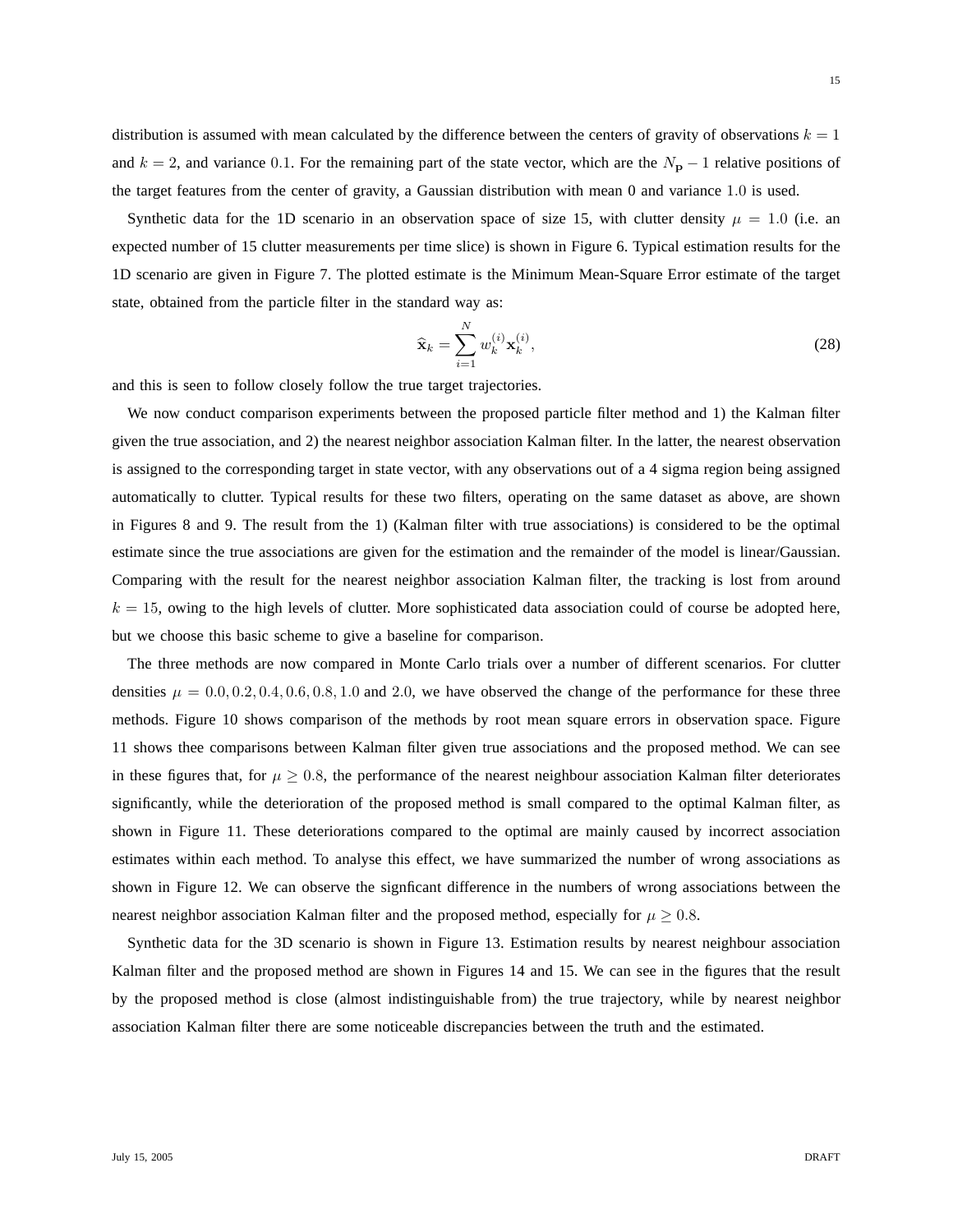

Fig. 6. **Example Synthetic data for the 1D scenario**. Plotted points are the measurements. Target features are detected with probability  $P_D = 0.75$ , and the measurement noise standard deviation is  $\sigma = 0.1$ . Clutter density is  $\mu = 1.0$ . This is a challenging scenario which has many missed detections and high clutter level.



Fig. 7. **Estimation results for the 1D scenario**. Result for tracking of 10 points of an object in motion in 1D space. Lines show the estimated trajectories of the point features in measurement space and their true trajectories (the two are almost indistinguishable in this case). Measurements are shown as dots, and many clutter measurements are present with its density being  $\mu = 1.0$ .

# VII. CONCLUSIONS

In this paper we considered the extended object tracking problem. Extended objects were modelled as point features in a target reference frame. We developed a realistic dynamic model to capture the motion of the extended object in terms of the translation and rotation of the target reference frame relative to a fixed reference frame. For the generally unlabelled measurements we showed how a multi-hypothesis likelihood can be obtained by marginalising over all the association hypotheses, as in [39]. The complexity of this marginalisation increases exponentially with an increase in the number of point features and clutter measurements, and quickly becomes infeasible in realistic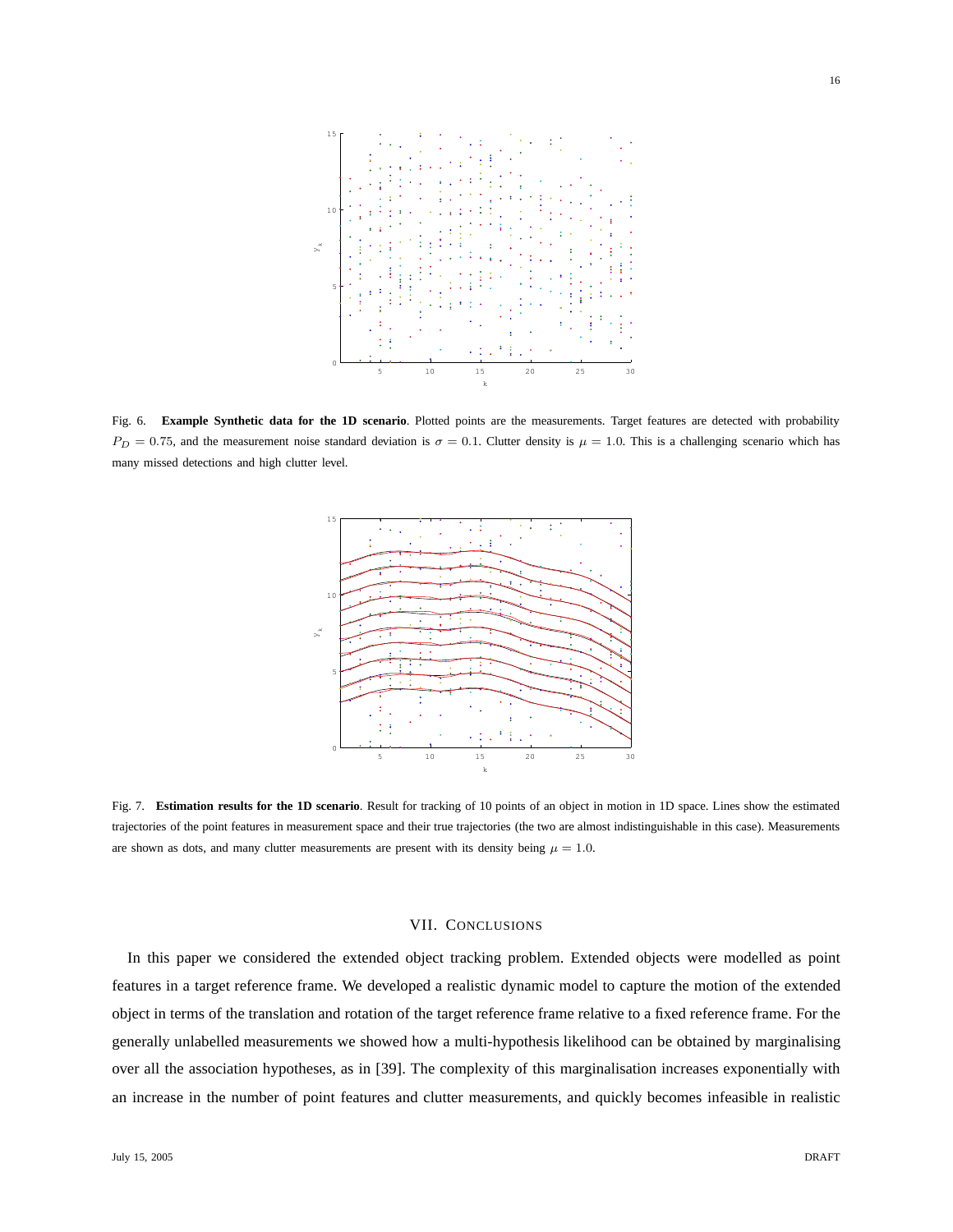

17



Fig. 8. **Estimation results for the 1D scenario by Kalman filter given the true association vector**. Result for tracking of 10 points on an object in motion in 1D space. Lines show the estimated trajectories of the point features in measurement space and their true trajectories. Measurements are denoted by dots, and many clutter measurements are present with density  $\mu = 1.0$ . Good results are obtained since the true association is given to the filter.

scenarios. As an alternative we proposed a particle filtering algorithm where the unknown association hypotheses were sampled from an efficiently designed proposal distribution. The computational complexity of this algorithm is substantially lower than that for an equivalent strategy using the marginal likelihood. Initial results show the estimation accuracy for the two strategies to be comparable. It should also be noted that the importance sampling approach to estimate the distribution of the association vector is more general than the application considered here. It can be applied to other tracking problems involving multiple targets, or in any setting, static or dynamic, where the data association problem arises within a probabilistic modelling framework.

One of the main considerations for future work is the design of a more efficient proposal for the state. Sampling the state from the dynamics takes no account of the new measurements, and it is often necessary to artificially increase the excitation noise of the dynamic models to ensure that all the viable regions of the state-space are explored with a finite number of particles. The downside of this is that the resulting trajectories may not be as smooth or accurate as desired. With proposals that take account of the new measurements the excitation parameters can be left at realistic levels, leading to smoother trajectories. Further important issues to be considered include the development of strategies to learn and adapt the parameters of the dynamic model online, for example in the spirit of [41], and to automatically detect the number of point features.

# VIII. ACKNOWLEDGEMENTS

The work of Vermaak and Godsill was funded by QinetiQ under the project 'Extended and Joint Object Tracking and Identification', CU006-14890. The work of Ikoma was carried out under the ISM Cooperative Research Program (2004-ISM·CPR-2020), and was partially supported by the Ministry of Education, Science, Sports and Culture, Japan, Grant-in-Aid for Scientific Research (A), 14208025, 2004.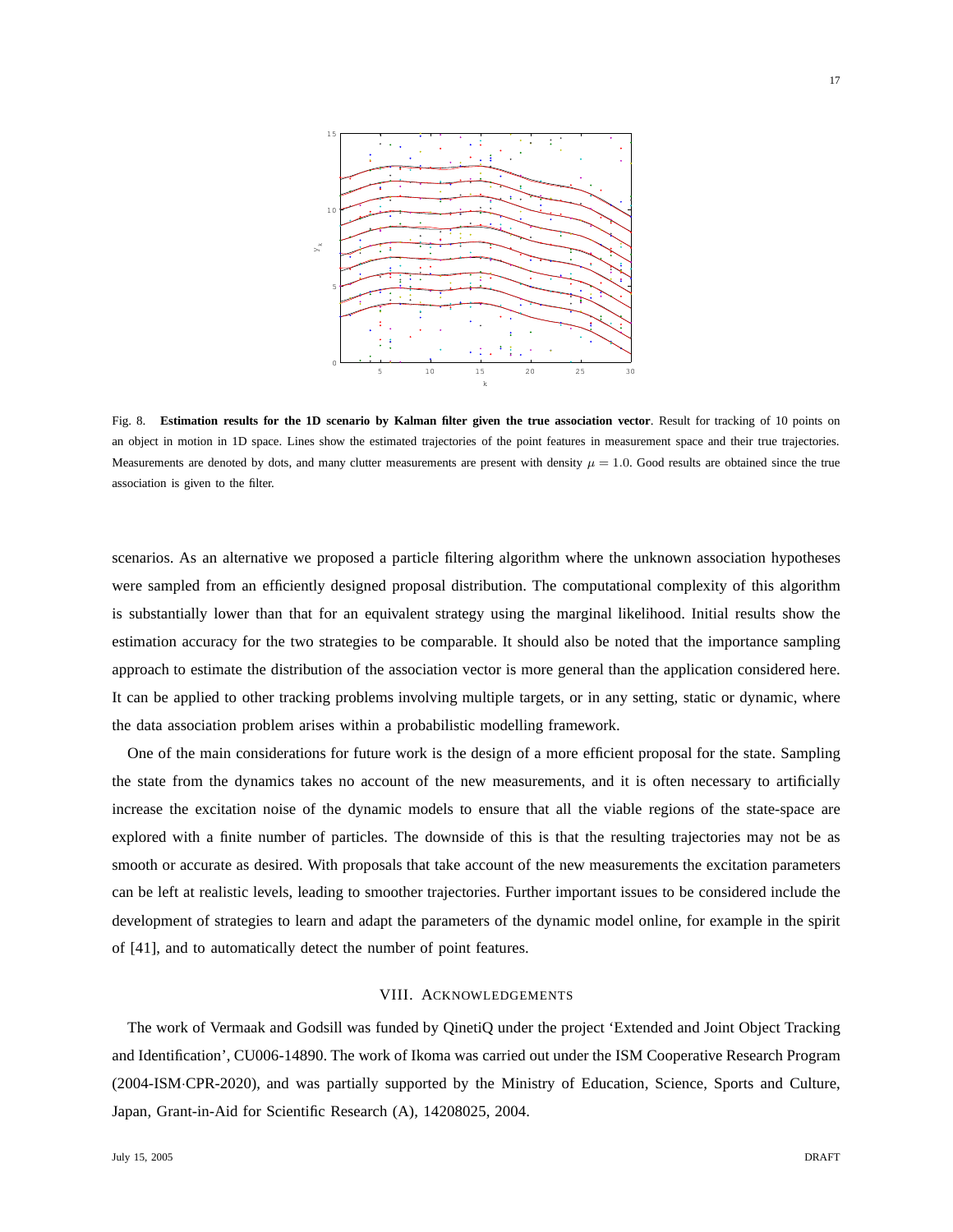

Fig. 9. **Estimation results for the 1D scenario by nearest neighbor association Kalman filter**. Result for tracking of 10 points on an object in motion in 1D space. Lines show the estimated trajectories of the point features in measurement space and their true trajectories. Measurements are denoted by dots, and many clutter measurements are present with density  $\mu = 1.0$ . The filter loses track from about  $k = 15$ .



Fig. 10. **Comparison of Root Mean Square Error of tracking result for the 1D scenario**. Root Mean Square Error of tracking result for 10 points on an object in motion in 1D space. KF (left bar) denotes the result by Kalman filter with true associations, NNKF (center bar) denotes the result by the nearest neighbor association Kalman filter, and RBPF (right hand bar) denotes that of by the proposed particle filter method.

#### **REFERENCES**

- [1] J. Vermaak, N. Ikoma, and S. J. Godsill, "Extended object tracking using particle techniques," in *Proceedings of the IEEE Aerospace Conference*, 2004.
- [2] D. Reid, "An algorithm for tracking multiple targets," *IEEE Transactions on Automation and Control*, vol. 24, no. 6, pp. 84–90, 1979.
- [3] Y. Bar-Shalom and T. E. Fortmann, *Tracking and Data Association*. Academic Press, 1988.
- [4] T. E. Fortmann, Y. Bar-Shalom, and M. Scheffe, "Sonar tracking of multiple targets using joint probabilistic data association," *IEEE Journal of Oceanic Engineering*, vol. 8, pp. 173–184, 1983.
- [5] L. Y. Pao, "Multisensor multitarget mixture reduction algorithms for target tracking," *AIAA Journal of Guidance, Control and Dynamics*, vol. 17, pp. 1205–1211, 1994.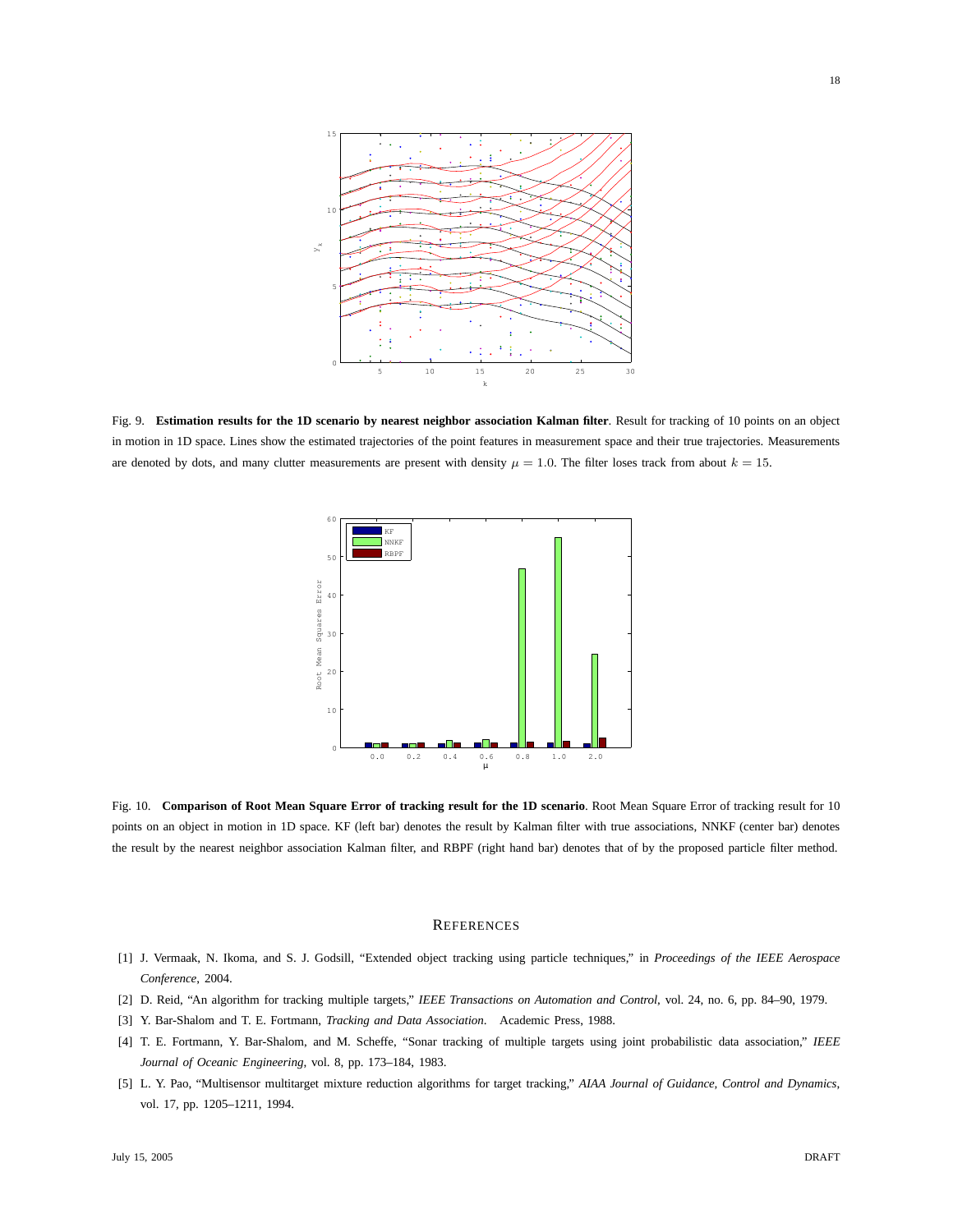

Fig. 11. **Comparison of Root Mean Square Error of tracking result for the 1D scenario between Kalman filter and the proposed method**. Root Mean Square Error tracking result for 10 points on an object in motion in 1D space. KF (left bar) denotes the result by Kalman filter, and RBPF (right bar) denotes that of by the proposed method.



Fig. 12. **Comparison of the number of wrong associations in tracking results for the 1D scenario**. NNKF (left bar) denotes the result by the nearest neighbor association Kalman filter, and RBPF (right bar) denotes that of the proposed method.

- [6] D. J. Salmond, "Mixture reduction algorithms for target tracking in clutter," in *Signal and Data Processing of Small Targets, SPIE 1305*, O. E. Drummond, Ed., 1990, pp. 434–445.
- [7] H. Gauvrit, J.-P. L. Cadre, and C. Jauffret, "A formulation of multitarget tracking as an incomplete data problem," *IEEE Transactions on Aerospace and Electronic Systems*, vol. 33, no. 4, pp. 1242–1257, 1997.
- [8] R. L. Streit and T. E. Luginbuhl, "Maximum likelihood method for probabilistic multi-hypothesis tracking," in *Signal and Data Processing of Small Targets, SPIE 2235*, O. E. Drummond, Ed., 1994.
- [9] A. P. Dempster, N. M. Laird, and D. B. Rubin, "Maximum likelihood from incomplete data via the EM algorithm," *Journal of the Royal Statistical Society, Series B*, vol. 39, no. 1, pp. 1–38, 1977.
- [10] P. Willett, Y. Ruan, and R. Streit, "PMHT: Problems and some solutions," *IEEE Transactions on Aerospace and Electronic Systems*, vol. 38, no. 3, pp. 738–754, 2002.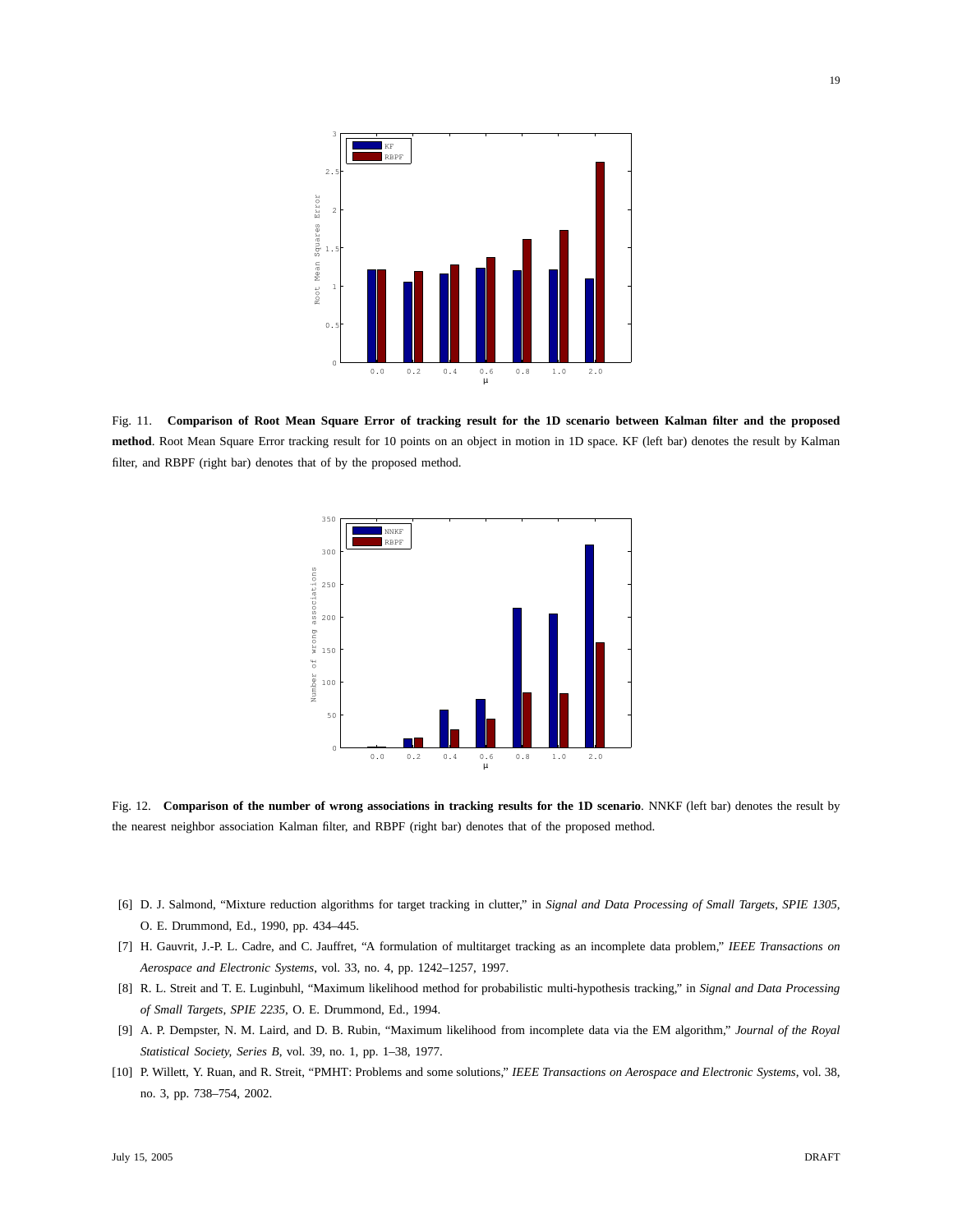

Fig. 13. **Synthetic data for the 3D scenario**. Plots are the observations of the targets. Target features are detected with detection probability  $P_D = 0.75$ , and the measurement noise standard deviation being  $\sigma = 0.3$ .

- [11] J. R. Vasquez and J. L. Williams, "Improved hypothesis selection for multiple hypothesis tracking," in *Signal and Data Processing of Small Targets, SPIE 5428*, 2004.
- [12] J. L. Williams, "Gaussian mixture reduction for tracking multiple manoeuvring targets in clutter," Master's thesis, Air Force Institute of Technology, Wright-Patterson Air Force Base, 2003.
- [13] J. L. Williams and P. S. Maybeck, "Cost-function-based hypothesis control techniques for multiple hypothesis tracking," in *Signal and Data Processing of Small Targets, SPIE 5428*, 2004.
- [14] B. D. O. Anderson and J. B. Moore, *Optimal Filtering*. Englewood Cliffs: Prentice-Hall, 1979.
- [15] D. L. Alspach and H. W. Sorenson, "Nonlinear Bayesian estimation using Gaussian sum approximation," *IEEE Transactions on Automatic Control*, vol. 17, no. 4, pp. 439–448, 1972.
- [16] G. Kitagawa, "Non-Gaussian state-space modeling of nonstationary time series (with discussion)," *Journal of the American Statistical Association*, vol. 82, no. 400, pp. 1032–1063, 1987.
- [17] N. J. Gordon, D. J. Salmond, and A. F. M. Smith, "Novel approach to nonlinear/non-Gaussian Bayesian state estimation," *IEE Proceedings-F*, vol. 140, no. 2, pp. 107–113, 1993.
- [18] G. Kitagawa, "Monte Carlo filter and smoother for non-Gaussian nonlinear state space models," *Journal of Computational and Graphical Statistics*, vol. 5, no. 1, pp. 1–25, 1996.
- [19] A. Doucet, S. J. Godsill, and C. Andrieu, "On sequential Monte Carlo sampling methods for Bayesian filtering," *Statistics and Computing*, vol. 10, no. 3, pp. 197–208, 2000.
- [20] A. Doucet, J. F. G. de Freitas, and N. J. Gordon, Eds., *Sequential Monte Carlo Methods in Practice*. New York: Springer-Verlag, 2001.
- [21] J. S. Liu and R. Chen, "Sequential Monte Carlo methods for dynamic systems," *Journal of the American Statistical Association*, vol. 93, pp. 1032–1044, 1998.
- [22] M. Isard and A. Blake, "CONDENSATION conditional density propagation for visual tracking," *International Journal of Computer Vision*, vol. 29, no. 1, pp. 5–28, 1998.
- [23] F. Daum and J. Huang, "Nonlinear filtering with quasi-Monte Carlo methods," in *Signal and Data Processing of Small Targets, SPIE 5204*, 2003.
- [24] M. S. Oh, "Monte Carlo integration via importance sampling: Dimensionality effect and an adaptive algorithm," *Contemporary Mathematics*, vol. 115, pp. 165–187, 1991.
- [25] R. Karlsson and F. Gustafsson, "Monte Carlo data association for multiple target tracking," in *Proceedings of the IEE Seminar Target Tracking: Algorithms and Applications*, 2001, pp. 13/1–13/5.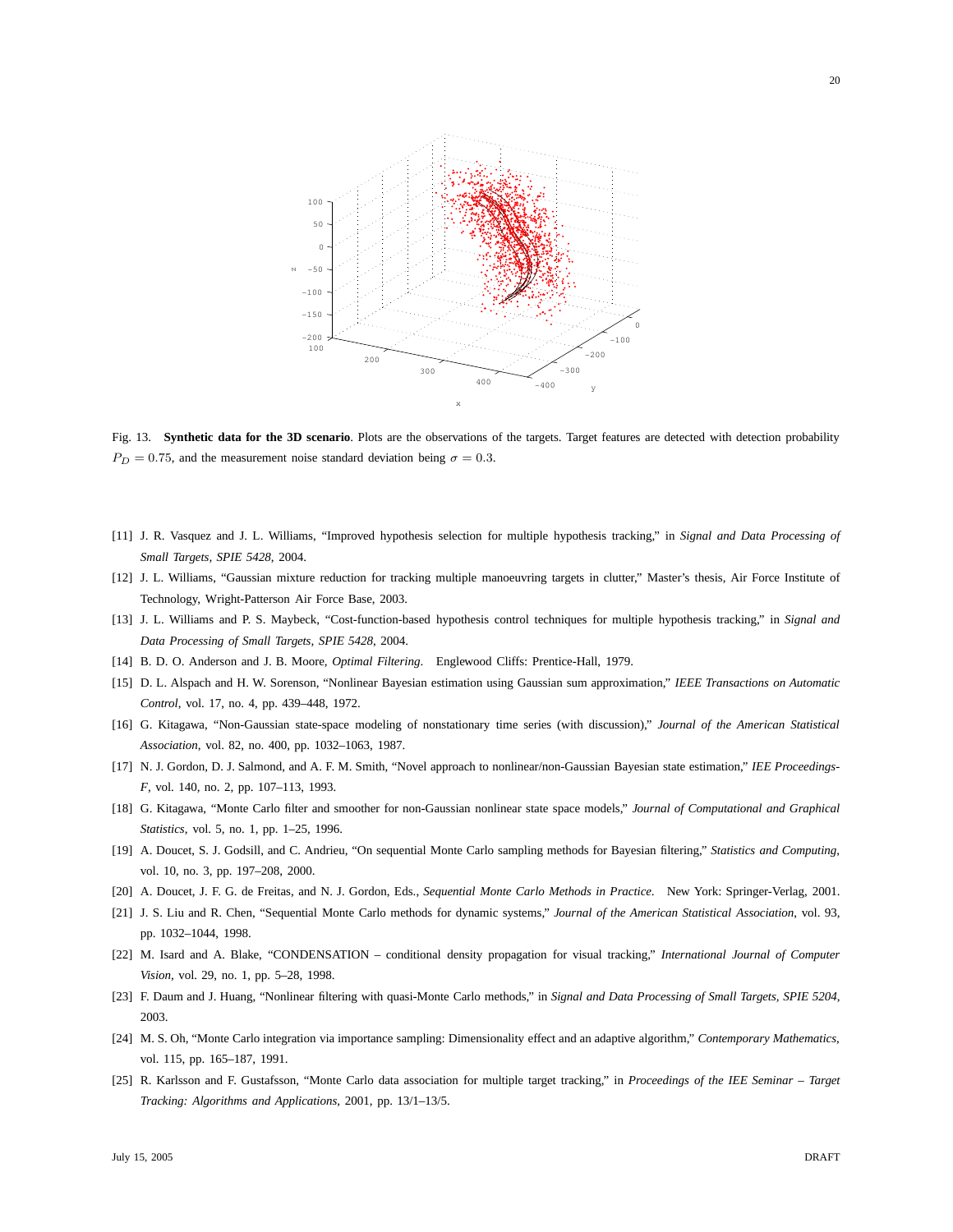

Fig. 14. **Estimation results for the 3D scenario by nearest neighbor association Kalman filter**. Result for tracking of 5 points on an object in motion in 3D space. Blue Lines show the estimated trajectories of the point features in measurement space and their true trajectories (black lines). Measurements are denoted by dots, and many clutter measurements were present. Some discrepancies between the true trajectory and the estimated one are observed.

- [26] D. Schulz, W. Burgard, D. Fox, and A. B. Cremers, "Tracking multiple moving targets with a mobile robot using particle filters and statistical data association," in *Proceedings of the IEEE International Conference on Robotics and Automation*, 2001, pp. 1665–1670.
- [27] C. Hue, J.-P. L. Cadre, and P. P´erez, "Tracking multiple objects with particle filtering," *IEEE Transactions on Aerospace and Electronic Systems*, vol. 38, no. 3, pp. 791–812, 2002.
- [28] S. Geman and D. Geman, "Stochastic relaxation, Gibbs distributions, and the Bayesian restoration of images," *IEEE Transactions on Pattern Analysis and Machine Intelligence*, vol. PAMI-6, no. 6, pp. 721–741, 1984.
- [29] F. Dellaert, S. M. Seitz, C. Thorpe, and S. Thrun, "EM, MCMC, and chain flipping for structure from motion with unknown correspondence," *Machine Learning*, vol. 50, no. 1-2, pp. 45–71, 2003.
- [30] W. R. Gilks, S. Richardson, and D. J. Spiegelhalter, *Markov Chain Monte Carlo in Practice*. Chapman and Hall, 1996.
- [31] N. J. Gordon and A. Doucet, "Sequential Monte Carlo for manoeuvering target tracking in clutter," in *Signal and Data Processing of Small Targets, SPIE 3809*, O. E. Drummond, Ed., 1999, pp. 493–500.
- [32] A. Doucet, N. J. Gordon, and V. Krishnamurthy, "Particle filters for state estimation of jump Markov linear systems," *IEEE Transactions on Signal Processing*, vol. 49, no. 3, pp. 613–624, 2001.
- [33] N. Ikoma and S. J. Godsill, "Extended object tracking with unknown association, missing observations, and clutter using particle filters," in *Proceedings of the 12th IEEE Workshop on Statistical Signal Processing*, 2003, pp. 485–488.
- [34] S. J. Godsill and J. Vermaak, "Models and algorithms for tracking using trans-dimensional sequential Monte Carlo," in *Proceedings of the IEEE International Conference on Acoustic, Speech and Signal Processing*, 2004.
- [35] J. Vermaak, C. Andrieu, A. Doucet, and S. J. Godsill, "Particle methods for Bayesian modeling and enhancement of speech signals," *IEEE Transactions on Speech and Audio Processing*, vol. 10, no. 3, pp. 173–185, 2002.
- [36] J. Vermaak, A. Doucet, and P. Pérez, "Maintaining multi-modality through mixture tracking," in *Proceedings of the IEEE International Conference on Computer Vision*, 2003, pp. II: 1110–1116.
- [37] J. Vermaak, S. J. Godsill, and A. Doucet, "Sequential Bayesian kernel regression," in *Advances in Neural Information Processing Systems 16*, S. Thrun, L. Saul, and B. Schölkopf, Eds., 2004.
- [38] ——, "Radial basis function regression using trans-dimensional sequential Monte Carlo," in *Proceedings of the 12th IEEE Workshop on Statistical Signal Processing*, 2003, pp. 525–528.
- [39] N. J. Gordon, D. J. Salmond, and D. Fisher, "Bayesian target tracking after group pattern distortion," in *Signal and Data Processing of*